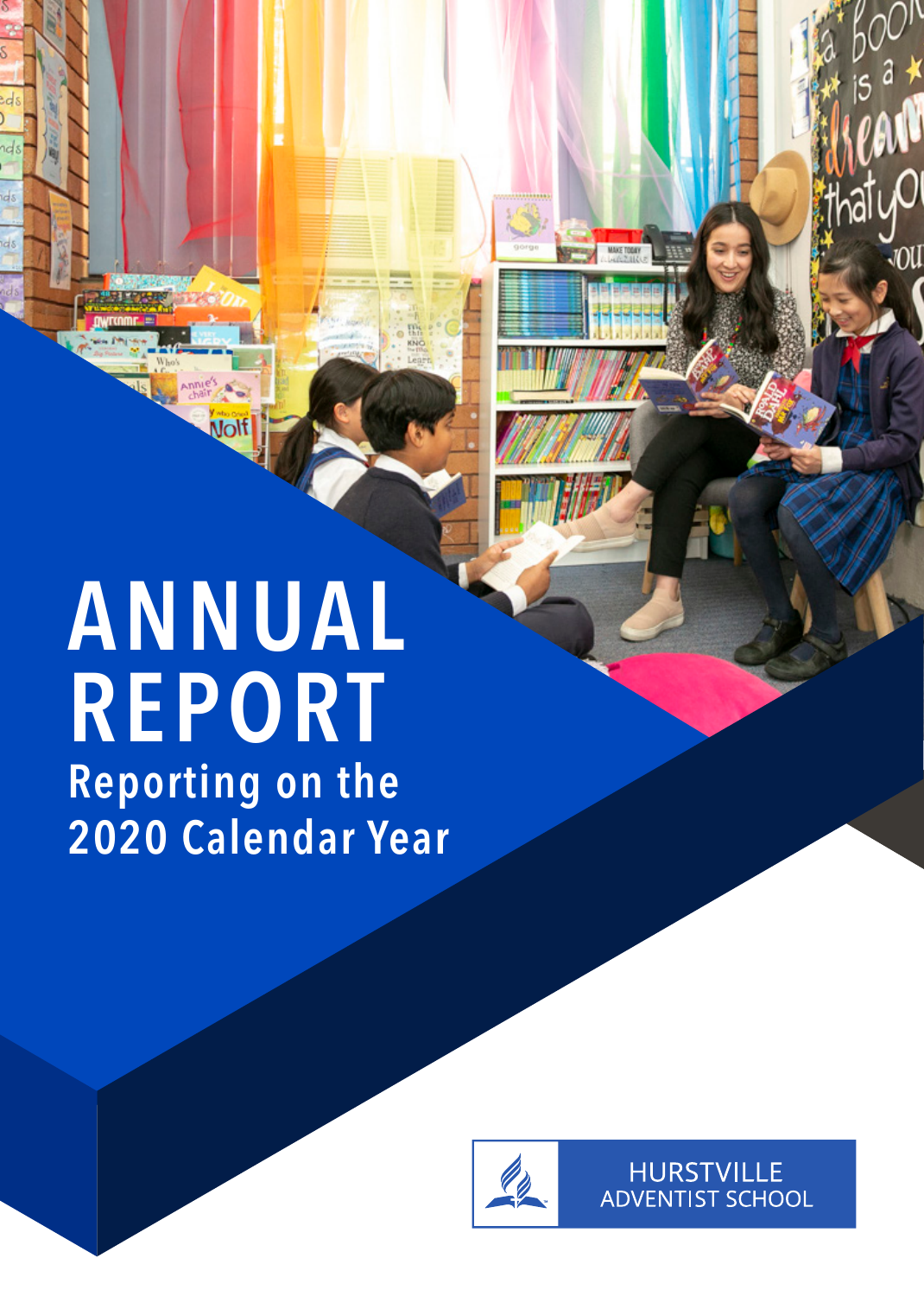# **CONTENTS**

| <b>CONTEXTUAL INFORMATION</b><br>$\overline{3}$ |
|-------------------------------------------------|
|-------------------------------------------------|

- **4 MESSAGE FROM KEY SCHOOL BODIES**
- **5 PROFESSIONAL LEARNING AND TEACHING STANDARDS**
- **6 WORKFORCE COMPOSITION**
- **7 STUDENT ATTENDANCE**
- **8 ENROLMENT POLICIES AND CHARACTERISTICS OF THE STUDENT BODY**
- **10 SCHOOL POLICIES**
- **29 LOOKING FORWARD**
- **33 FINANCIAL INFORMATION**

Owned and Operated by

Seventh-day Adventist Schools (Greater Sydney) Ltd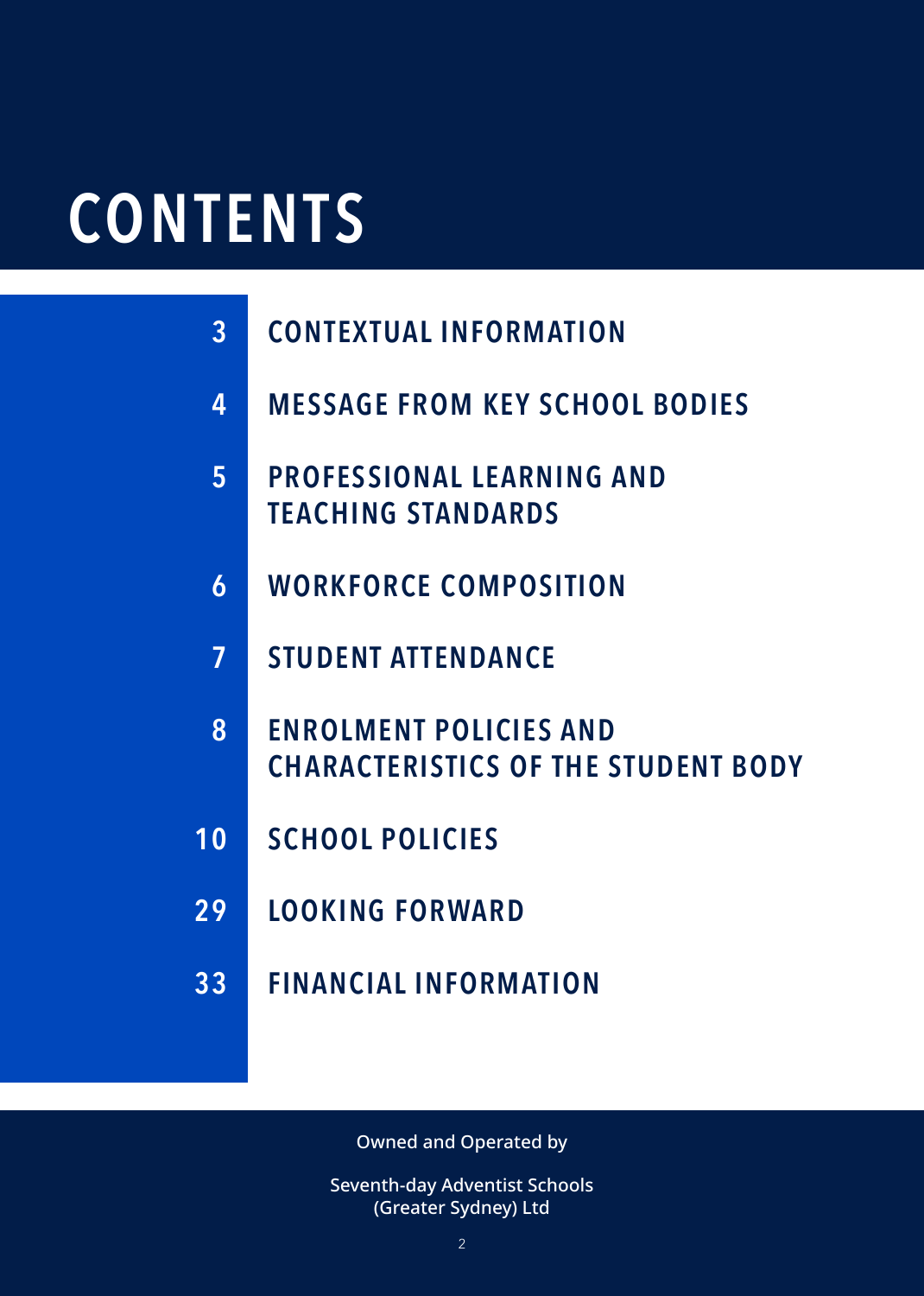# **HURSTVILLE ADVENTIST SCHOOL**

*Nurture for Today • Learning for Tomorrow • Character for Eternity*

# CONTEXTUAL INFORMATION

At Hurstville Adventist School, we are committed to making quality Christian Education accessible to everyone and welcome students from all religious and cultural backgrounds. Our vision - Nurture for Today, Learning for Tomorrow, Character for Eternity, drives us to provide a quality Christian education in a caring and supportive environment where we develop the whole student and encourage each to reach their full potential. The school has a positive student welfare program that encourages cooperation, respect, acceptance of others and wise decision-making. We are committed to providing a comprehensive education in all the Key Learning Areas with a strong focus on Literacy and Numeracy. We also recognise the importance of developing not just the academics but also the physical, emotional, social and spiritual aspect of each student's life. We have a committed and professional team of teachers and support staff that work together to achieve the very best for our students. We are involved in the Active After School Sport Program, contribute to charities, accommodate a Vacation & After School Care program organised by an external provider which is run separately from the school, and run an extremely successful Pre-Kindy classroom.

Hurstville Adventist School is a Pre-Kindy – Year 6 School. We had a total of 157 students from Kindy – Year 6 in 2020. The average class size was 25. We have a very high population of students who come from non-English speaking backgrounds. The school had six full time teachers. We employ a specialist teacher who delivers MiniLit, MultiLit, English and Mathematics support. Our Pre-Kindy class uses Pre-Lit. Our staff ranges in experience from Graduate – 40 plus years.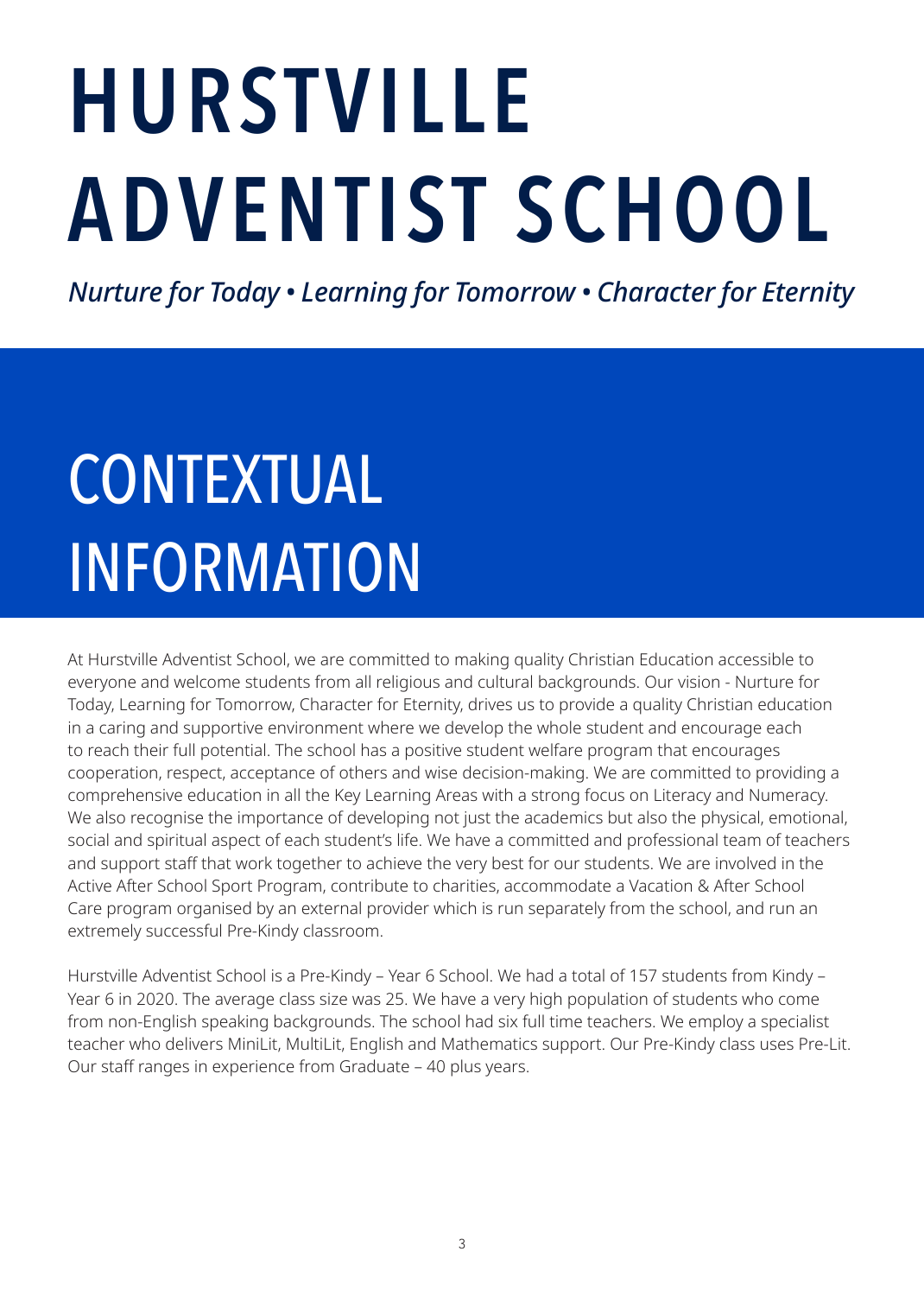# A MESSAGE FROM KEY SCHOOL BODIES

### MANAGEMENT COUNCIL

With 2020 being a COVID-19 year, meetings still went ahead but via ZOOM. The Management Council met on a regular basis – six times per year. The members are appointed by the Board of Directors and representation comes from the feeder churches in the area. A Conference representative is always in attendance. These meetings are well attended by the elected members. A copy of the minutes for each meeting is filed in Sharepoint.

The Management Council's role is to support the Principal in the running of the school. A Quality Adventist Schools Rolling School Improvement Plan is developed and can cover any of the four domains: 1. Adventist Identity; 2. Learning and Teaching; 3. Leading School Improvement and 4. Community Partnerships. Within each of these domains there are 15 Components that will be reviewed over a fiveyear cycle.

The Committee receives regular Work Health and Safety Reports and acts on the areas identified as needing attention. A Confidentiality Agreement and a Code of Conduct is signed at the beginning of each year. Any Conflict of Interest is disclosed at every meeting and related party disclosed. Other reports received by the Ma

## STUDENT REPRESENTATIVE COUNCIL

The Student Representative Council (SRC) is made up of the School Captains and two student elected representatives from each of Years 1 – 6. Two staff members, Miss Battistini, the Year 3 teacher and Miss Stewart, the Learning Support teacher are appointed to lead us and their role is to encourage us in our roles, help facilitate actions put forward and to liaise between the SRC members and staff. We hold our meetings once or twice a term at lunchtime.

Each SRC member has an outline of their responsibility as an SRC member and a description of the duties that we need to perform. Some of our duties are as follows:

- Assist teachers with the organisation and preparation for fundraising events;
- Planning and organising a 'fun day' for the whole school to raise funds for the Year 6 Farewell.
- Assisting teachers in bus lines and eat-lunch duty
- Monitoring playing around the amenities blocks
- Assisting the School Captains in their role when the need arises (older members)
- •

Members are elected using certain criteria:

- Being a good example at all times,
- Displaying the values of the school eg. Responsibility, Respect, Resilience, Ready to Learn.

To help us to understand our roles as School Captains and SRC Representatives (Year 5 &6), we were participants in a GRIP Leadership Course on March 3, 2020.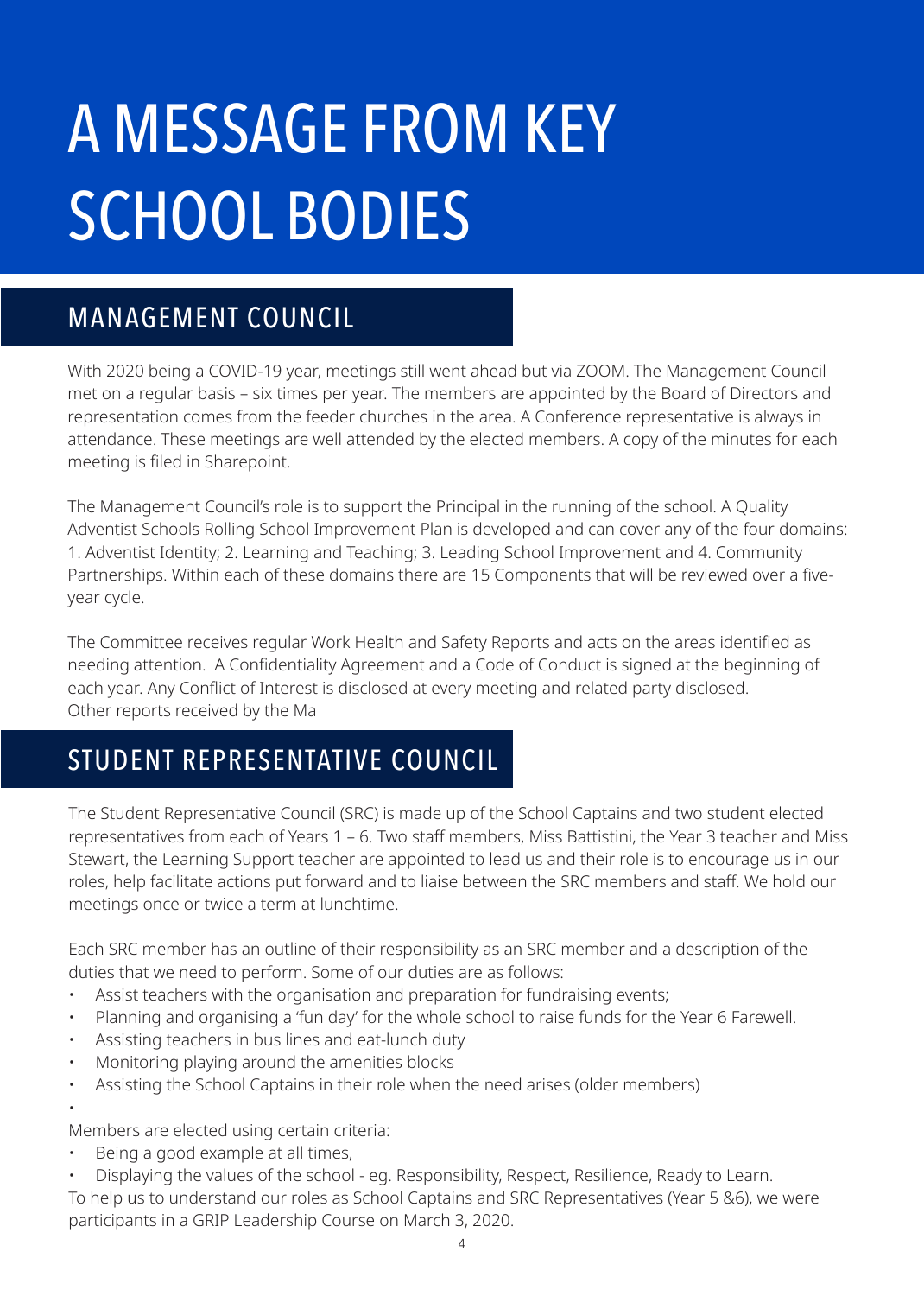# PROFESSIONAL LEARNING AND TEACHING STANDARDS

## AREAS OF PROFESSIONAL LEARNING

*Areas of Professional Learning along with corresponding number of teachers or groups*

| <b>AREAS OF PROFESSIONAL LEARINING</b>                                                                                                                                                                                                               | <b>TEACHERS (NUMBER</b><br>OR GROUP) |
|------------------------------------------------------------------------------------------------------------------------------------------------------------------------------------------------------------------------------------------------------|--------------------------------------|
| <b>First Aid</b><br>CPR/Anaphylaxis/Asthma                                                                                                                                                                                                           | 22                                   |
| <b>VELPIC: Slips, Trips &amp; Falls</b>                                                                                                                                                                                                              | 19                                   |
| <b>Fire Training</b>                                                                                                                                                                                                                                 | 14                                   |
| <b>Classroom Practices - PB4L Libby</b><br>Wellbeing - Nicky Sloss (all teachers)                                                                                                                                                                    | 11                                   |
| <b>Wellbeing Framework (Team)</b>                                                                                                                                                                                                                    | 5                                    |
| Obstacles to Opportunity - Defining your schools new normal                                                                                                                                                                                          | 4                                    |
| <b>Sydney Morning Herald Schools Summit</b><br>Kimochi<br>Sue Larkey - Autism Spectrum                                                                                                                                                               | 2                                    |
| <b>AIS Annual Briefing</b><br>Highly Effective Schools Webinar - Hawker Brownlow (1 hour)<br>Improving the Work Climate in our Schools<br><b>Whole School Wellbeing</b><br><b>Formative Assessment: Moving Learning Forward</b><br>Deep Learning AIS |                                      |

*Total Staff PD experiences: 17 Average cost per teacher for professional learning: \$300*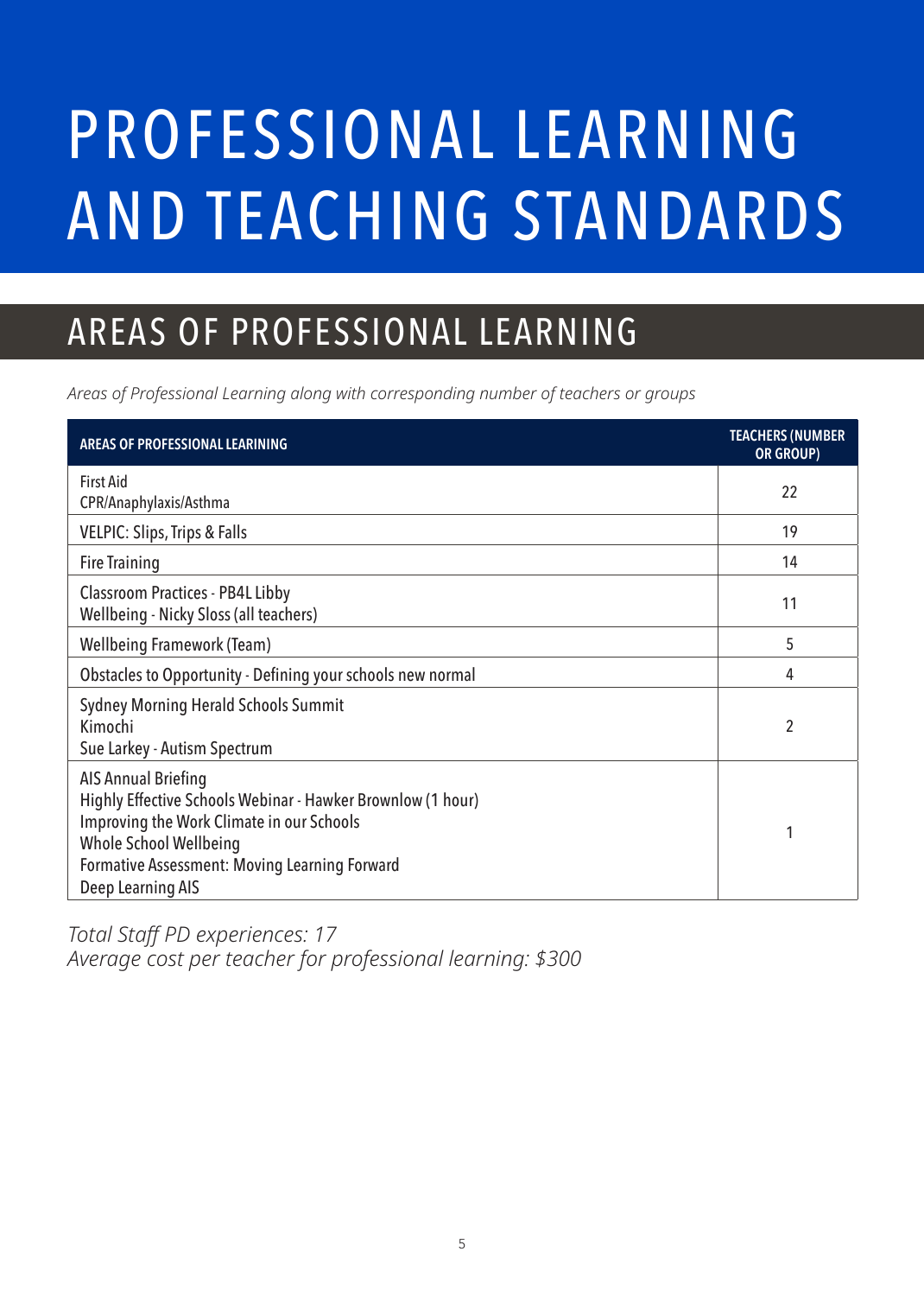## TEACHER ACCREDITATION STATUS

| <b>ACCREDITATION LEVEL OF TEACHERS</b>    | <b>NUMBER OF TEACHERS</b> |
|-------------------------------------------|---------------------------|
| CONDITIONAL                               | 2                         |
| PROVISIONAL                               |                           |
| <b>PROFICIENT OR HIGHER</b>               | 12                        |
| <b>TOTAL NUMBER OF TEACHERS IN SCHOOL</b> | 15                        |

## WORKFORCE COMPOSITION 2020



We have 7 full-time classroom teachers and 3 parttime teaching staff – 1 part-time learning support teacher, 1 part-time curriculum coordinator, and 1 part-time Music teacher. There are 14 female and one male on the teaching staff; the Principal is female and we have 2 part-time Deputies, 1 male and 1 female, making 15 teaching staff in total.

We have 2 female Administrative Assistants, 1 being full-time and the other part-time, 1 female full-time aid in Kindergarten, 1 female shared aid in Years 1 & 2, a female chaplain 2 days a week, 3 part-time bus drivers, 1 part-time counsellor and 1 full-time cleaner. Currently, we do not employ any Indigenous staff.

#### STAFF BACKGROUNDS

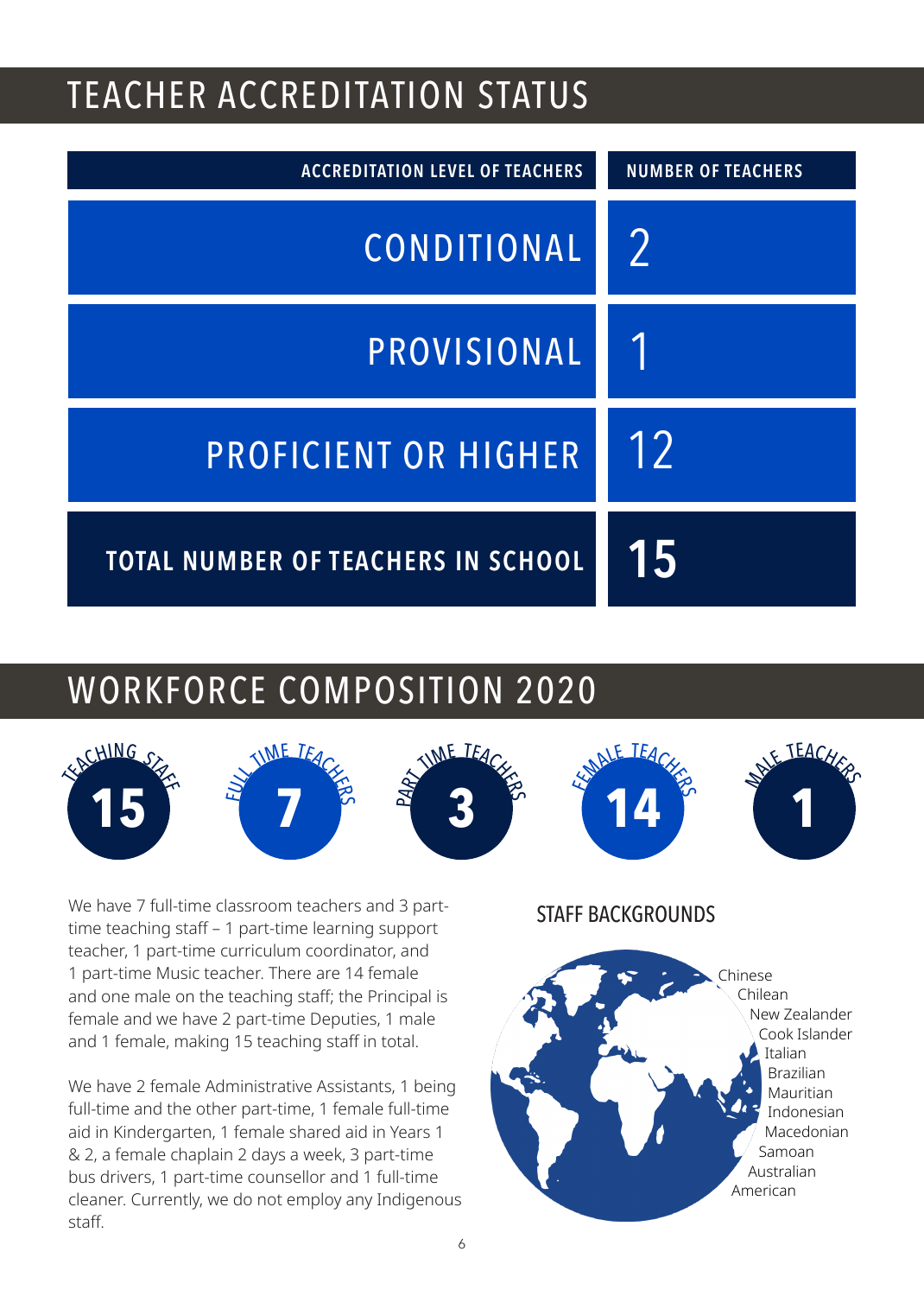# STUDENT ATTENDANCE RATE & NON-ATTENDANCE

| <b>KINDERGARTEN</b> | 93% |                    |
|---------------------|-----|--------------------|
| YEAR 1              | 95% | Total school       |
| YEAR 2              | 95% | attendance average |
| YEAR 3              | 93% |                    |
| YEAR 4              | 95% | 94%                |
| YEAR 5              | 95% |                    |
| YEAR 6              | 93% |                    |
|                     |     |                    |

## MANAGEMENT OF NON-ATTENDANCE

Parents are encouraged to send an email to absence@hurstville.adventist.edu.au , informing the office of their child's absence. If absent more than 2 days, a medical certificate is required. If a student is absent for an extended period of time, contact is always made with the family. The parents are reminded of and given a copy of the Attendance Guidelines.

When a child has an unacceptable record of attendance, the following steps are taken:

- Class teachers are instructed to inform the office once a student's attendance falls below 85%.
- A letter of explanation is then sent to the parents outlining the steps that will need to be taken if nonattendance is not addressed.
- A parent interview, in consultation with AIS is arranged and a plan formulated to ensure the student attends school regularly.
- In the case that the plan is not adhered to, the Principal will report the matter to DCJ and organise a Director General case conference.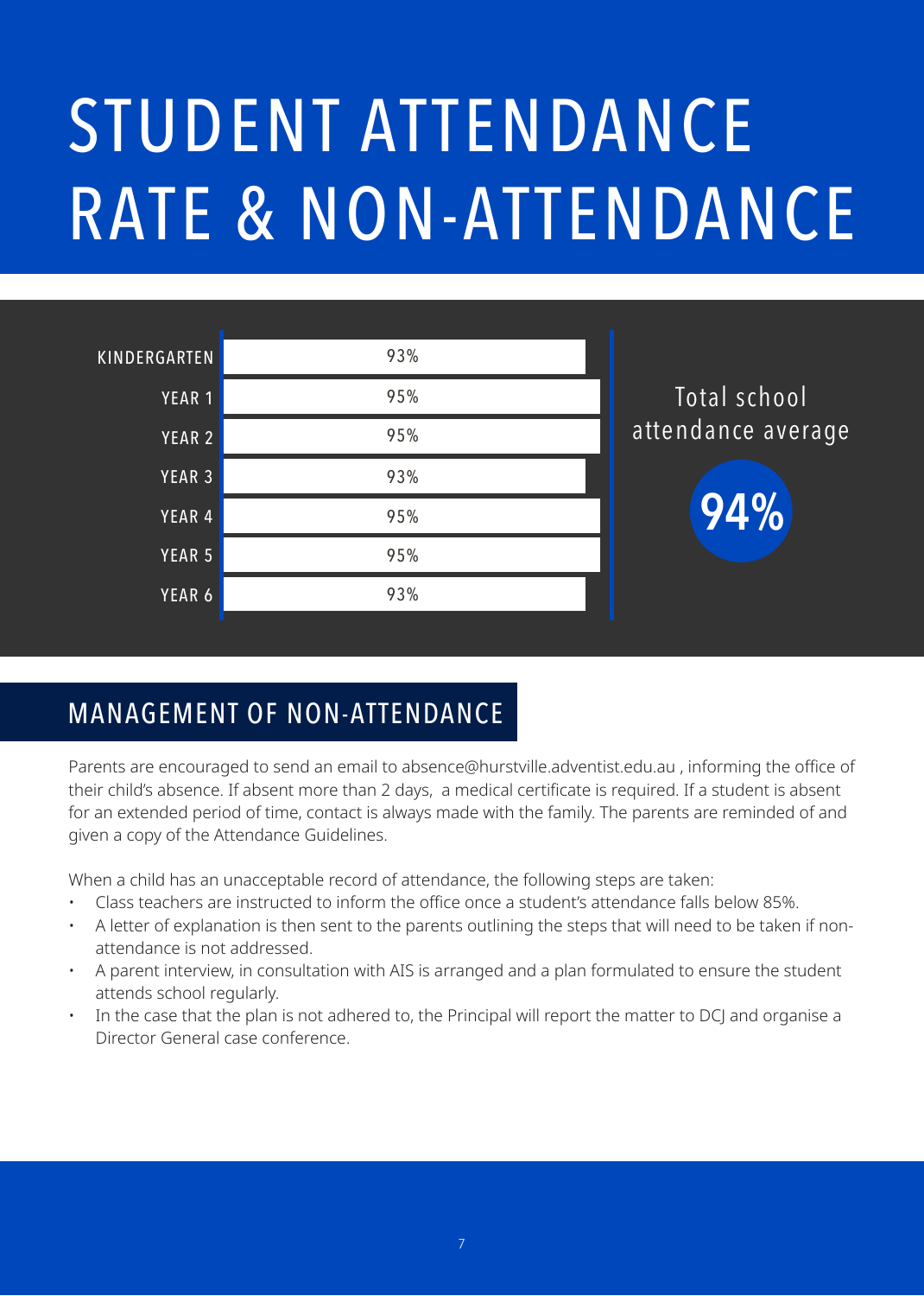# ENROLMENT POLICIES AND CHARACTERISTICS OF THE STUDENT BODY

## APPLICATIONS

Applications for enrolment may be made at any time by the parent/carer(s) of students to commence at a nominated SDA school.

Students enrolling in Kindergarten at the school for the first time will be 5 years of age on or before 31 July of the enrolling year. Students enrolling in Pre Kindergarten classes will be at least 4 years of age on or before 31 July of the enrolling year.

Please Note: Individual SDA schools may vary in the starting age of students.

At Hurstville Adventist School, our starting age for Pre-Kindy and Kindy is: Pre-Kindy: 3.5 years of age and turning 4 by July 31 of the enrolling year Kindergarten: 4.5 years of age and turning 5 by July 31 of the enrolling year.

### IMMUNISATION REQUIREMENTS

All schools are required to request an immunisation certificate at enrolment.

The school will then:

- record each child's immunisation status in a register and retain copies of approved immunisation certificates for a period of three years after the child has ceased to attend the school;
- provide a copy of a child's immunisation certificate to a school that the child has transferred to (on request);
- notify the public health unit if an enrolled child has a vaccine preventable disease, or if they reasonably believe that an unimmunised enrolled child has come into contact with someone who has a vaccine preventable disease;
- exclude unimmunised children at risk of contracting a disease from attending school on the direction of a public health officer.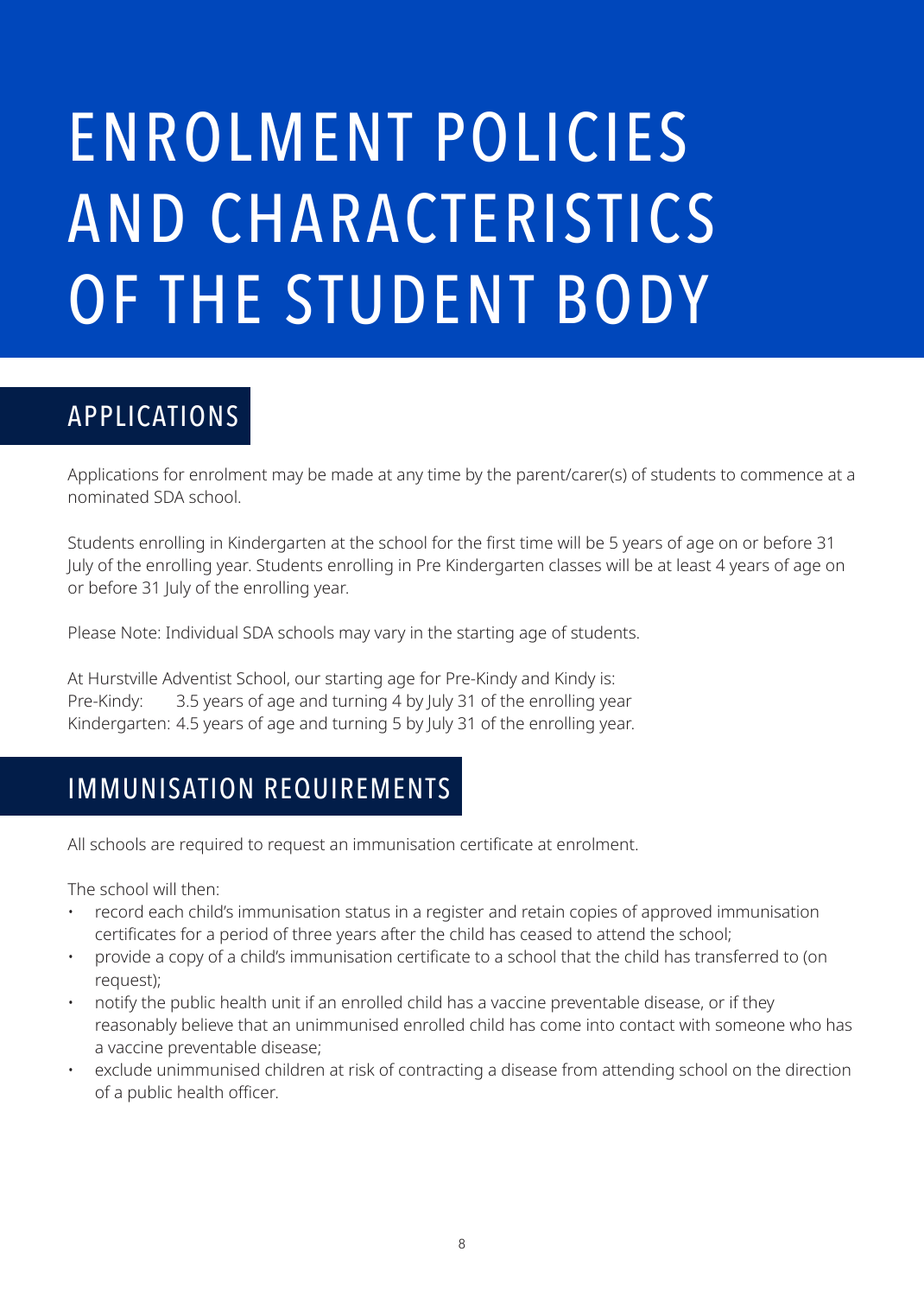## PROCESSING APPLICATIONS

The school will base any decision about offering a place to a student on: Family Relationship with the school: the applicant coming from a Seventh-day Adventist family; sibling of a current or ex-student; whether they hold attitudes, values and priorities that are compatible with the school ethos. The Student: • the contribution that the student may make to the school, including the co-curricular activities; any special needs or abilities of the student; the student's reports from previous schools. Other Considerations: order of receipt - when the application to enrol is received by the school. The school will meet with parent/caregiver(s) of the students before offering a place. The school has absolute discretion in determining the weight of each of the factors it takes into account in determining whether to offer a place for the student. Continued enrolment at the school is dependent upon the student making satisfactory academic progress, attending consistently, and the student and the parent/carer(s) observing all behavioural codes of conduct, payment of fees and other requirements of the school which are applicable from time to time.

### CHARACTERISTICS OF THE STUDENT POPULATION

Students at Hurstville Adventist School come from many different cultural backgrounds. These include Australian, Chinese, Indonesian, Filipino, Tongan, Samoan, Spanish, Arabic and Indian. The school accepts overseas students. When we do get enrolments from overseas, they are predominately from China. The students represent a variety of faiths and beliefs. Approximately 20% of the student population would be Seventh-day Adventists and the other 80% from other faiths.

> Train a child in the way that he should go and when he is old he will not turn from it.<br>Proverbs 22:6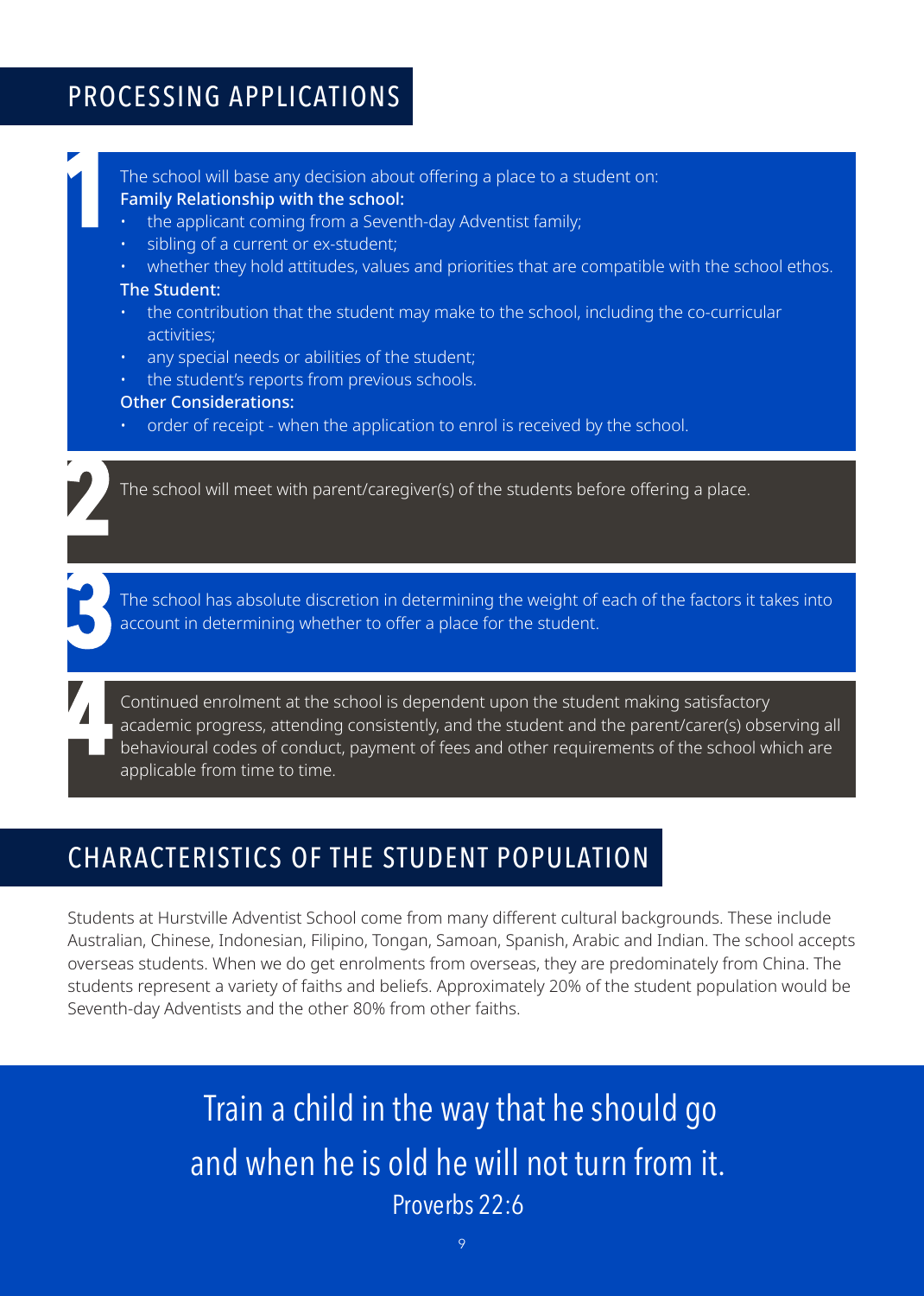# SCHOOL POLICIES

# STUDENT WELFARE POLICY

The school is currently developing a wellbeing framework that will be implemented towards the end of 2021.

#### **RATIONALE**

All children have a right to feel safe and supported in their school environment. As school staff, we have a legal and moral responsibility to ensure programs and procedures are in place to provide support and pastoral care for students as well as providing for their physical safety at school.

#### AIM

To ensure that every child's need for support and safety is maintained.

#### IMPLEMENTATION

#### *What is Wellbeing?*

At the end of 2018, the Australian Government launched the Australian student wellbeing framework because they recognised that student wellbeing greatly impacts their learning.

We believe that this initiative was not a coincidence, but that God had a plan in preparing our schools for the coming COVID pandemic. More than ever our world needs hope, love and a place of belonging.

In 2020, here at Hurstville we appointed a wellbeing team, and our goal has been to create a wellbeing framework that shows our purpose and provides a means to evaluate and improve areas of wellbeing in our school. We've been working with AIS consultant Nicky Sloss and reaching out to other wellbeing coordinators from other schools to help us develop our framework.

#### *What We Are Doing?*

"The trick to having happy students is to first be happy yourself." So as a team we decided that we needed to make teacher wellbeing a priority, because the happier and healthier our teachers are, the more they have to give and pour into our students.

From this, we decided to improve staff morning worship. Every morning our staff start the day together and we wanted to capitalise on this time and empower

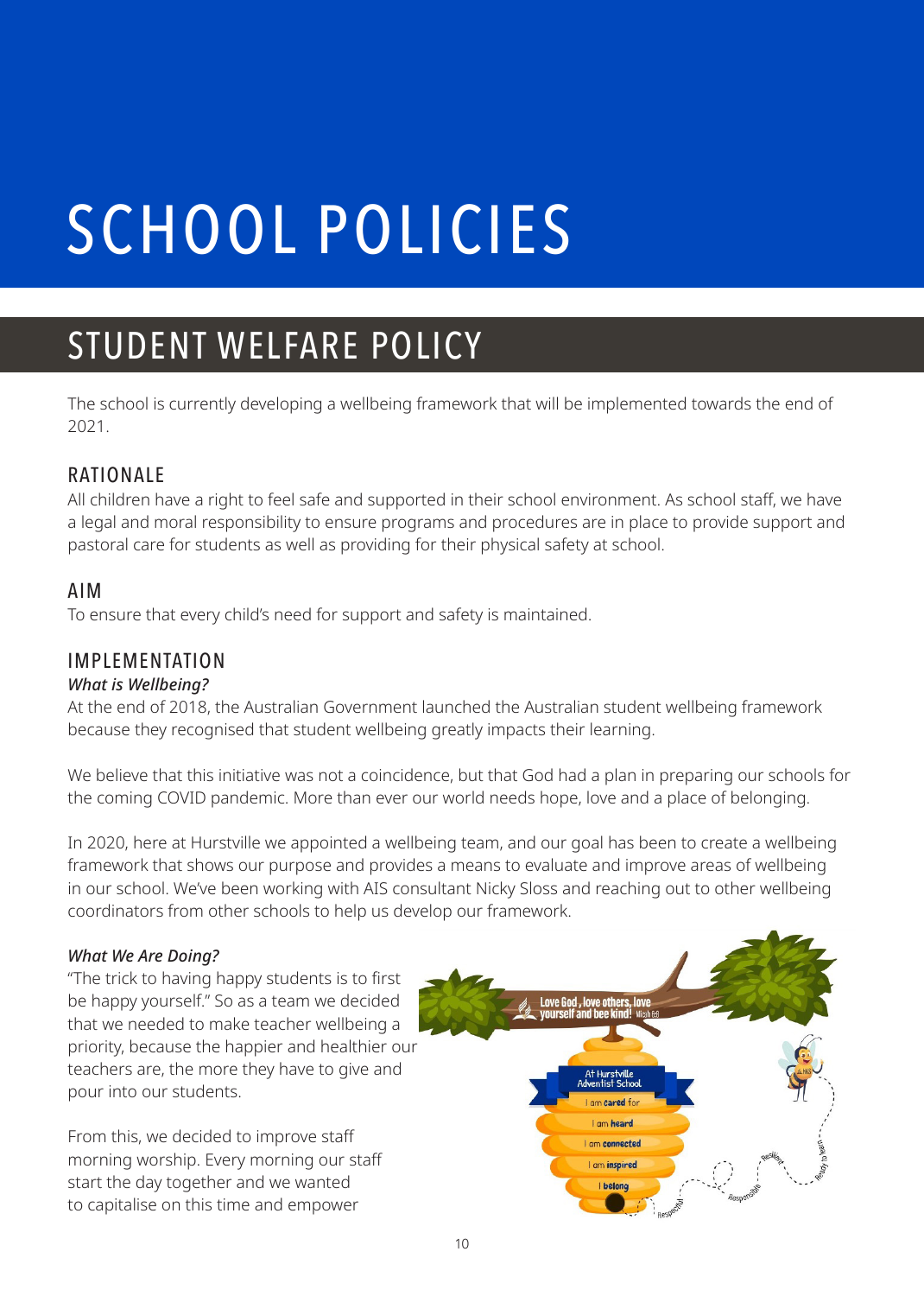our teachers before they head into the classrooms. We had different activities each morning:

- To build relationships we had weekly breakfasts together
- To create a positive atmosphere, we started teacher affirmations
- To connect with each other- we started sharing about our journeys with God
- To worship together- we would sing and reflect on worship songs

Our teachers work so hard for our students and we wanted to do something to show them that they are appreciated, valued, and that they are loved, so we put together some gift baskets.



#### *Where We Are Heading*

When our team brainstormed what we wanted wellbeing to look like at our school, we imagined an environment of belonging, where all feel connected, cared for, heard, and inspired. This year we have launched a new social-emotional learning program called, "kimochis." Kimochi is the Japanese word for feelings, and through this program we are teaching students how to identify their emotions- what it feels like in their body and what it looks like, and tools to make those emotions bigger or smaller. There are different characters that we introduce and all characters display emotions and attitudes that are like students in our class. Students connect to these characters and we refer back to them in those moments where they're emotions are BIG and they need tools to bring them back down. In starting this program, teachers am beginning to see their students show more empathy towards each other and starting to use tools to manage their emotions. We am proud to be part of a community that is intentional about teaching students skills that not only help them at school, but will help them as they journey through life.

*Location of the Student Welfare/Wellbeing policy (Safe and Supportive Environment Policy) is found on the school's intranet. To obtain a copy please ask at the front office.*

*There have been changes made to this policy during 2020.*

## A good teacher can inspire hope, ignite the imagination and instill a love of learning.

Brad Henry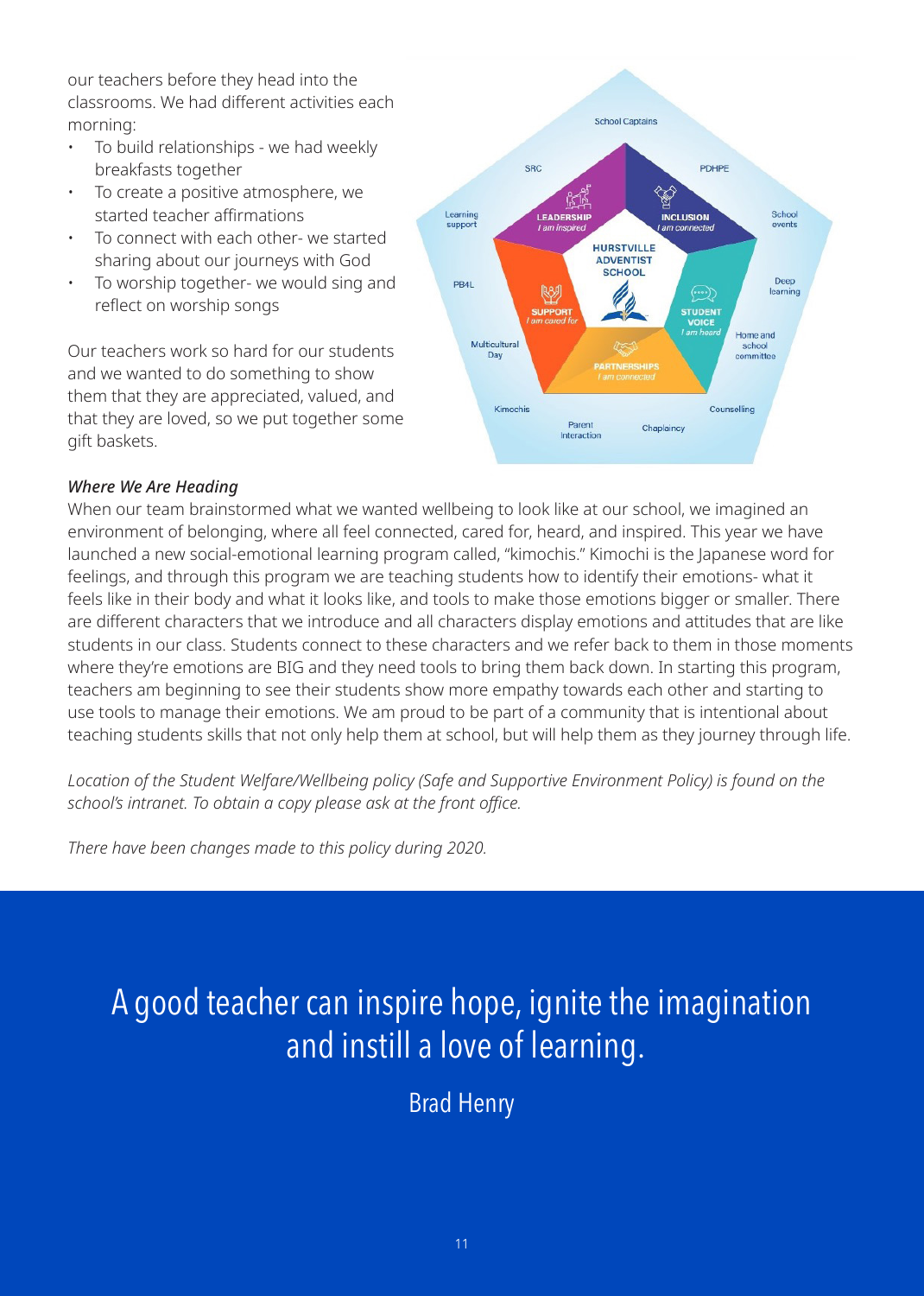## DISCIPLINE POLICY

## WHAT IS PB4L?

#### *Positive Behaviour for Learning, known as PB4L is an evidence-based whole school systems approach that:*

- provides a framework for the school and its community to collectively support the wellbeing of every student;
- establishes positive social expectations for all in the school community;
- is team driven, using a problem-solving approach (data, systems and practices) that engages students, parents and all school staff;
- addresses the diverse academic and social needs of every student to support them to be successful;
- enables schools to establish a continuum of supports that are intensified to meet the needs of every student.

#### *When implemented:*

- Students and staff feel safe and cared for at school
- Staff deliver consistent responses to student learning and behaviour
- Students respond positively as they have been taught what is expected of them
- Parents, family and community are more involved in their school
- Unproductive and challenging behaviour can be significantly reduced for most students

#### *Relationships:*

In order to create a positive environment for learning, we must remember that discipline procedures are not the answer to problematic behaviour but rather serve as a consequence. It is the positive relationships we build as a learning community between students, families and staff that make a difference. At Hurstville Adventist School, the staff strives to build positive relations and a positive environment for all students. By teaching the necessary social skills for future success, we set our students on a course to be lifelong learners and successful disciples of Jesus.

## WHAT DOES PB4L LOOK LIKE AT HURSTVILLE ADVENTIST SCHOOL?

At Hurstville Adventist School, students and staff work together to uphold the agreed upon behavioural expectations of the school. The behavioural expectations are explicitly taught in every classroom and students are recognised and rewarded for demonstrating these positive behaviours.

#### DEFINITIONS

- Behaviour is defined as anything we say or do.
- Appropriate Behaviour is any behaviour that contributes to the positive learning environment and aligns with our school rules and behavioural expectations.
- Inappropriate Behaviour is any behaviour that does not meet the school rules and behavioural expectations.
- Challenging Behaviour is behaviour that significantly challenges the day to day functioning of our school. The behaviour impacts on and interrupts the capacity of students to learn and for all to function in a safe, supportive and orderly environment.
- At Risk Behaviour is any behaviour that could cause possible harm or injury to self or others. This includes physical, emotional or psychological harm.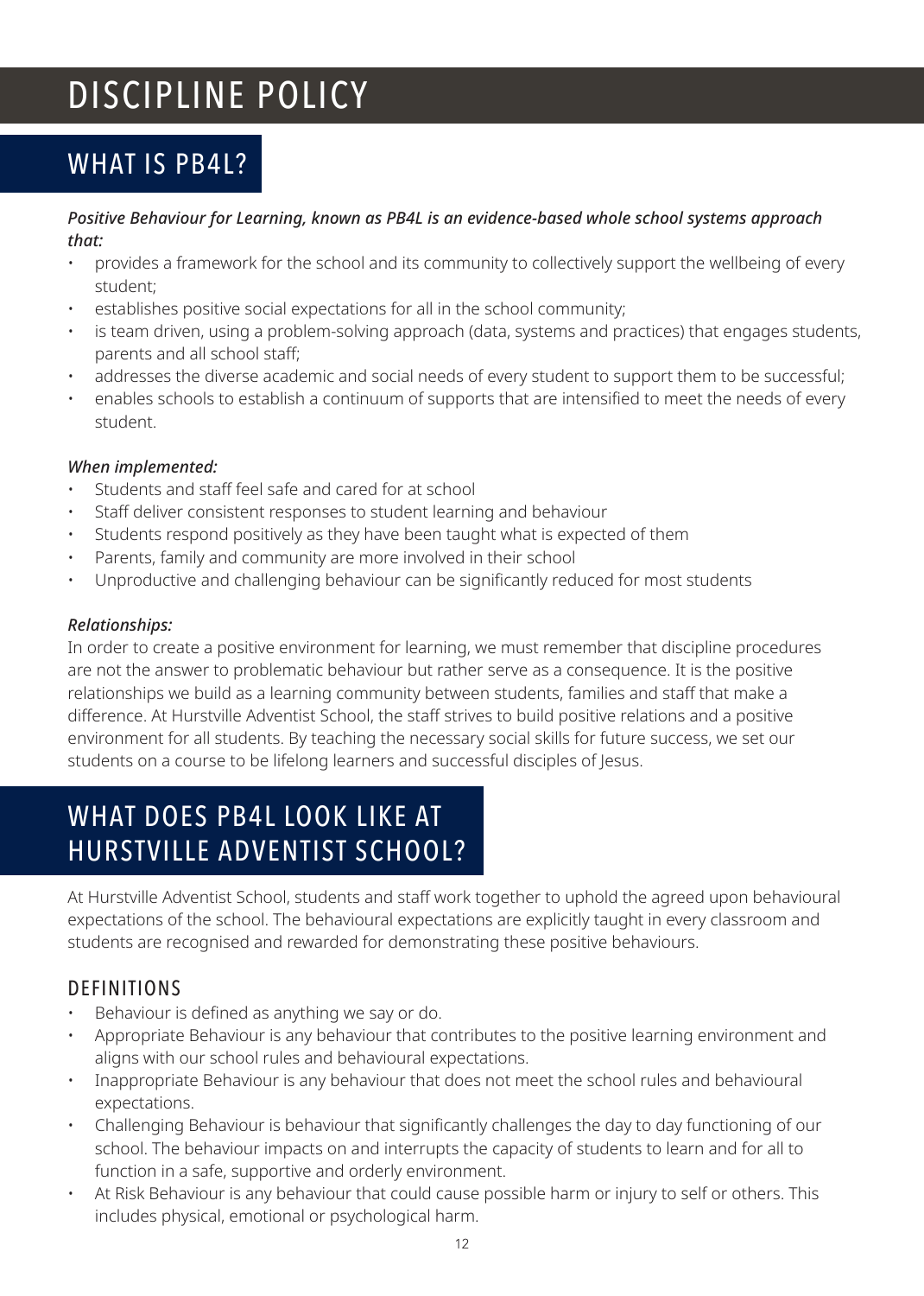Hurstville Adventist School has adopted a Whole School Approach to bring about positive behaviour - "Positive Behaviour for Learning [PB4L]". This approach has a strong emphasis on teaching appropriate behaviours and providing systems of support to bring about these positive behaviours.

Student Discipline practices are based on restorative principles and are respectful of the dignity, rights and fundamental freedom of individual students while at the same time focus on the effective running of the school for the benefit of all.

## SCHOOL RULES AND BEHAVIOURAL EXPECTATIONS

Hurstville Adventist School rules and behavioural expectations outline appropriate student behaviours that contribute to the functioning of our school as a safe, supporting, nurturing and inclusive learning environment. Students at Hurstville Adventist School will be taught, encouraged and supported to demonstrate these expected behaviours.

Our school wide expectations are represented with a Bee Mascot: **Bee Respectful, Bee Responsible, Bee Resilient, Bee Ready to Learn.**

## PROCEDURES FOR TEACHING AND COMMUNICATING SCHOOL RULES AND BEHAVIOURAL EXPECTATIONS

Hurstville Adventist School community is committed to:

- Teach
- **Practise**
- Apply
- Acknowledge

The Positive Behaviour for Learning (PB4L) team will coordinate the process involved and support staff in teaching, practising, applying and acknowledging appropriate behaviours. All staff will actively support all systems and processes in order to bring about appropriate student behaviours. The PB4L team will organise lesson plans in order for staff to teach the behaviours effectively.

## WHAT DOES PB4L LOOK LIKE IN CLASSROOMS AT HURSTVILLE ADVENTIST SCHOOL?

The expectations are explicitly taught in every classroom and provide consistency of approach across Pre-Kindy to Year 6. The school wide behavioural expectations replace traditional 'class rules' and ensure that we provide positively stated, achievable goals for students to work towards.

Each week, there will be an area of focus that involves explicit teaching and support of positive behaviours. The teachers and students will participate in lessons that involve the reading of books, school published videos, discussions, role-plays and reflections.

In addition to students learning the school expectations, teachers will recognise and reward students for 'positive' behaviour. In the classroom teachers hand out classroom and playground 'Buzzies' to students who are showing Positive Behaviour.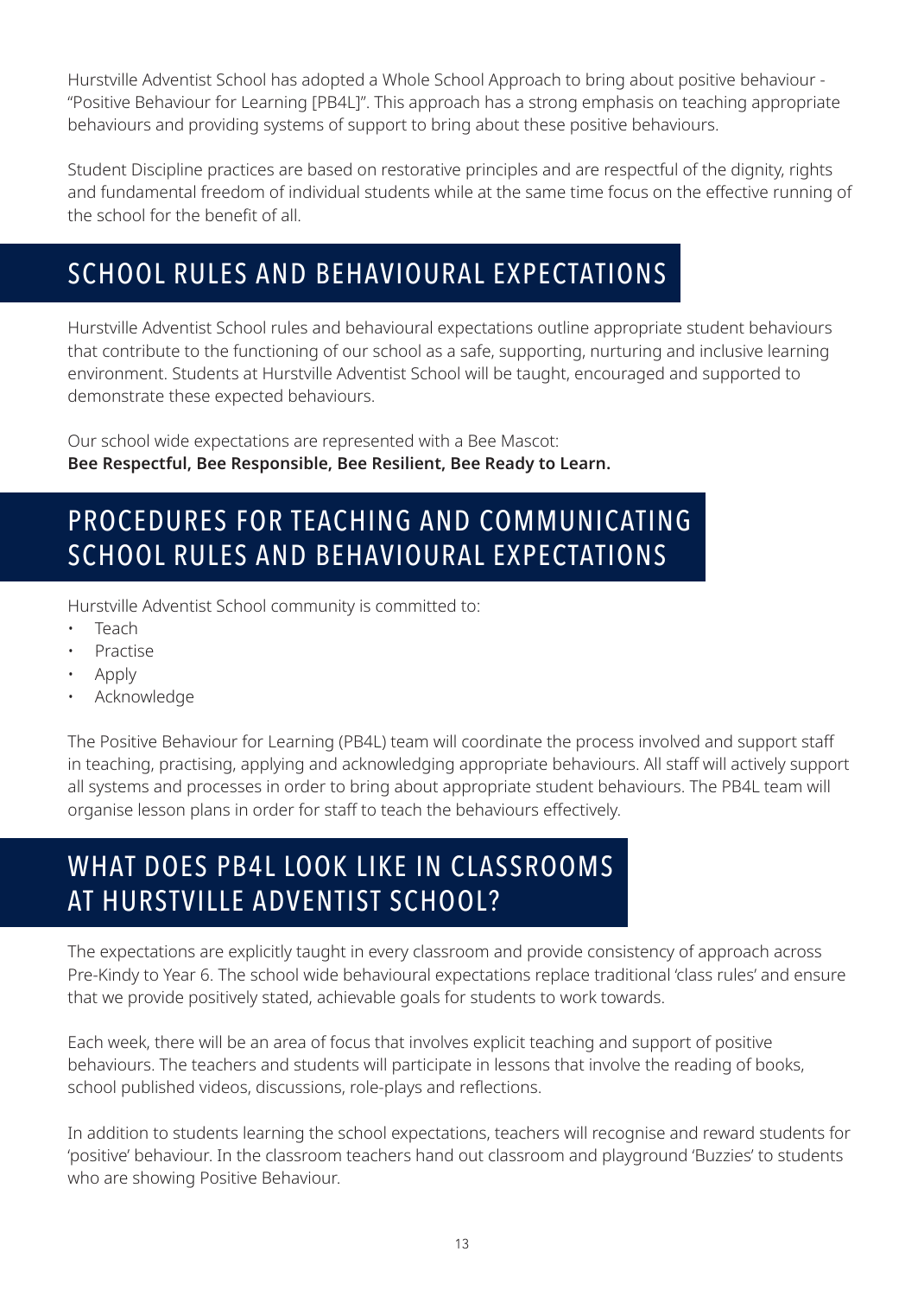### POSITIVE REWARD SYSTEM

#### IN CLASS BUZZY BOOKS

Our school wide reward system acknowledges individual students who display our school wide behaviour expectations. At Hurstville Adventist School we have implemented a reward system for the classroom and playground.

#### IN CLASS

Students each have their own Buzzy Book and are awarded stamps for showing behaviours that align with any of our four behavioural expectations: Respect, Resilience, Responsibility and Ready to Learn. Stamps can be awarded by any staff member in the school. The behaviour matrix guides staff and students as to what specific behaviours we are looking for when giving out stamps.

Staff acknowledge students demonstrating these expectations by providing specific, positive feedback to the students about the behaviours observed. Once a student has earned 30 stamps in their book, a Buzzy Bee Brilliance Award is received. When a student has received 5 Buzzy Bee Brilliance awards (150 stamps), a Buzzy Bee Principal's Award is given. Once the student has received 3 Buzzy Bee Principal's Awards, a Buzzy Bee Pin is given at the 'Pin Party' which is held at the end of the school year.

At the beginning of each year, the students' books are given to their new teacher and they continue to build on the stamps they previously earned.

#### IN THE PLAYGROUND

Students are given Buzzy Bee tickets for showing behaviours that align with any of our four behavioural expectations: Respect, Resilience, Responsibility and Ready to Learn. The students then write their name and class on the ticket and place it in the barrel. The barrel is drawn every Monday morning at Assembly and six names are drawn with the help of Buzzy Bee. Students who have their name drawn, get to 'Spin the Wheel' and receive their prize. The tickets throughout the term are collected and 12 names are drawn out at the end of each term.

### PROCEDURES FOR ENCOURAGING POSITIVE BEHAVIOUR

#### IN CLASS BUZZY BOOKS

- Verbal acknowledgment recognition of how behaviours affect others eg. praise, descriptive encouraging, etc.
- Body Language Strategies smile, gestures, nod, thumbs up, etc.
- Playground Buzzy cards.
- In class PB4L stamps each student has a PB4L Buzzy Book where they receive a stamp when they demonstrate one of our school values.
- Awards at school assembly:
	- 1. Student of the Week and 1 Merit Award is given out by the class teacher to a student in the class for showing exemplary behaviour, a solid work ethic and/or academic achievement.
	- 2. A Principal's Award is given to a student across the school and is presented by the Principal during assembly on Wednesday.
	- 3. Buzzy Bee Principal's award is given to those who have received 5 pages worth of stamps in their Buzzy Bee Book.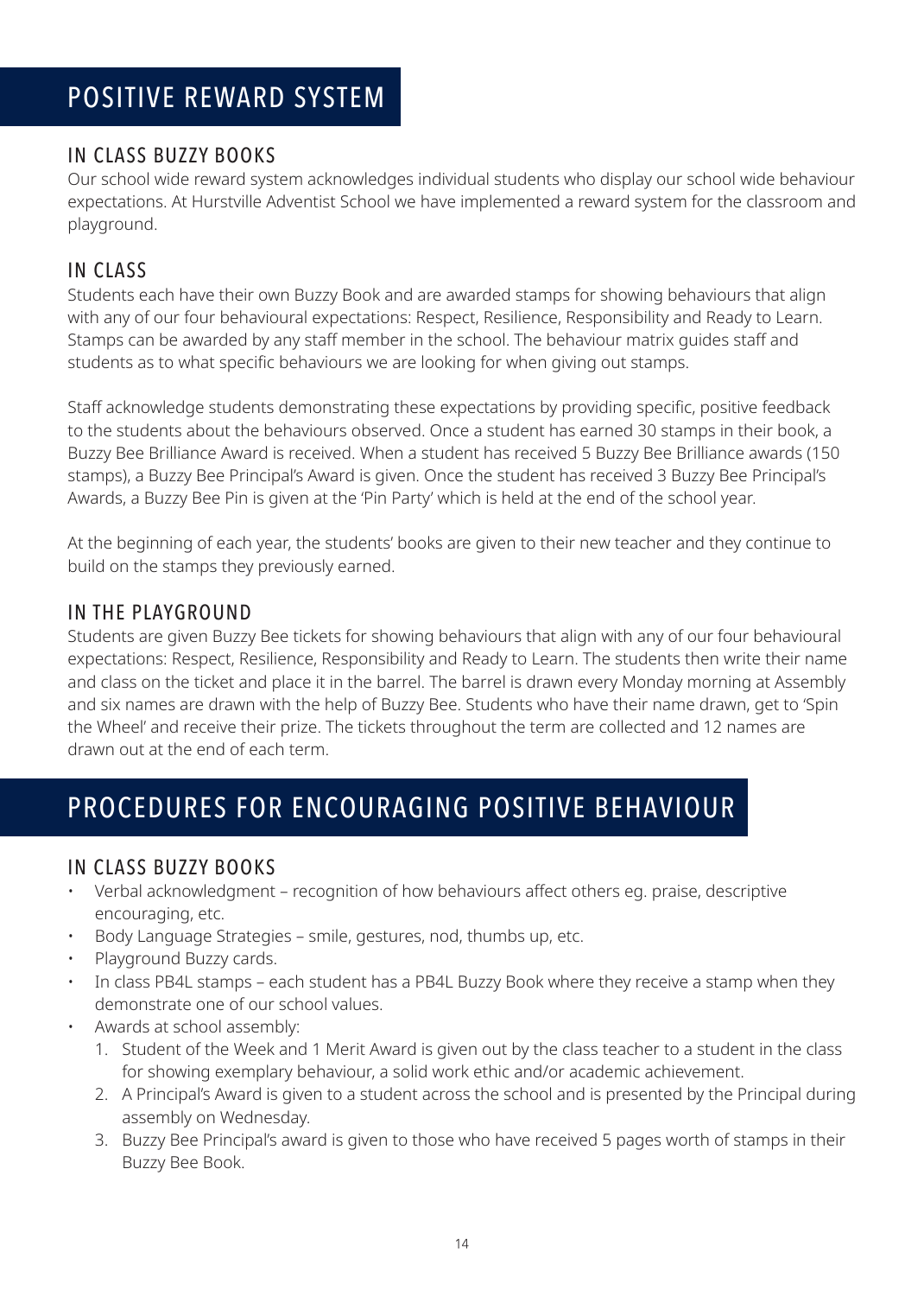Further awards that are announced at Presentation Night are:

- Mavis Brown Award
- Parliamentarian Citizenship Awards
- Dux
- Endeavour, Sport, Academic and Academic in a Specific Subject

## PROCEDURES FOR DISCOURAGING INAPPROPRIATE BEHAVIOURS, DATA COLLECTION, AND DECISION MAKING

Hurstville Adventist School's Behaviour Management Policy and practices are based on restorative principles and are respectful of the dignity, rights and fundamental freedom of individual students and at the same time are focused on the effective management of the school for the benefit of all.

Staff are encouraged to remember the dignity of students when responding to inappropriate behaviour. When discouraging or correcting students' behaviours, staff are encouraged to use the Restorative Practice process.

#### Minor inappropriate behaviours - Teacher managed behaviours - classroom / playground

Inappropriate behaviours are recognised as any behaviour that does not meet the "School Rules and Behavioural Expectations".

#### Major inappropriate behaviours - Office managed behaviours

Inappropriate behaviours are identified as deliberate actions that are offensive and/or dangerous to the physical and/or emotional well-being of others. The consistent and repeated occurrence of minor behaviours may also be considered as major.

| Minor inappropriate behaviours                                                                                              | Major inappropriate behaviours                                                                                                                                                            |
|-----------------------------------------------------------------------------------------------------------------------------|-------------------------------------------------------------------------------------------------------------------------------------------------------------------------------------------|
| are recognised as:                                                                                                          | are recognised as:                                                                                                                                                                        |
| Any low intensity behaviour that does not meet<br>the school rules and behaviour expectations<br>Teacher managed behaviours | Deliberate actions that are offensive and/or<br>$\bullet$<br>dangerous to the physical and/or emotional<br>well-being of others<br>May include repeated minor behaviour<br>Office managed |

| <b>BEHAVIOUR</b>                                                                                                                                                                                                                                                                                                                                                     | <b>MINOR</b>                                                   | <b>MAJOR</b>                                         |
|----------------------------------------------------------------------------------------------------------------------------------------------------------------------------------------------------------------------------------------------------------------------------------------------------------------------------------------------------------------------|----------------------------------------------------------------|------------------------------------------------------|
| Disruptive:<br>Behaviour causing an<br>interruption in a class or<br>playground activity where the<br>student is not responsive to<br>repeated directions. Disruptions<br>include sustained loud talk,<br>yelling or screaming, noise<br>with materials or body parts,<br>sustained out of seat behaviour,<br>verbal refusal to comply with<br>repeated instruction. | Back chatting arguing, disruptive<br>talking and noise making. | Consistently interrupting the<br>learning of others. |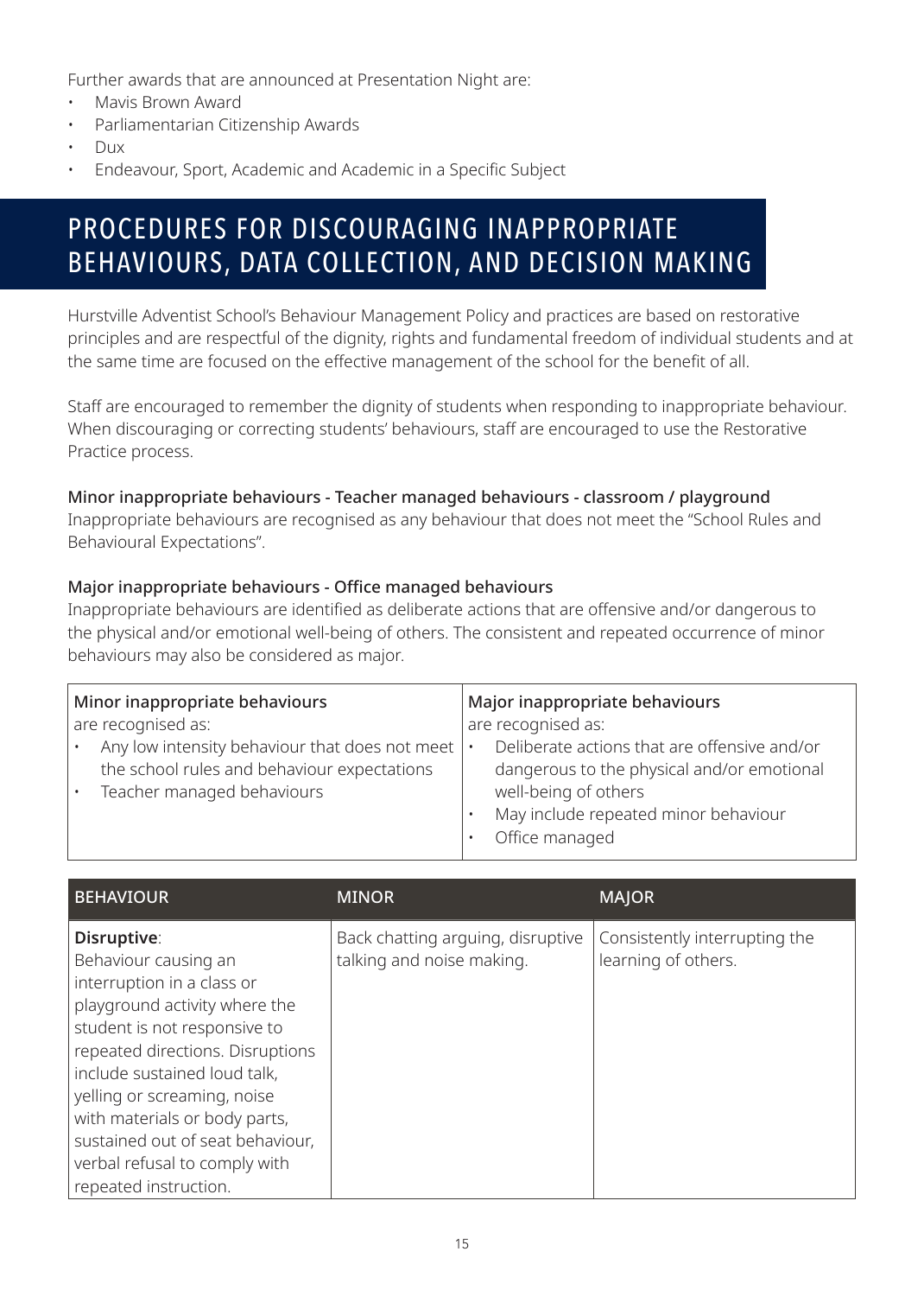| <b>BEHAVIOUR</b>                                                                                                                                                                                                                                                                                                                                                        | <b>MINOR</b>                                                                                                         | <b>MAJOR</b>                                                                                            |
|-------------------------------------------------------------------------------------------------------------------------------------------------------------------------------------------------------------------------------------------------------------------------------------------------------------------------------------------------------------------------|----------------------------------------------------------------------------------------------------------------------|---------------------------------------------------------------------------------------------------------|
| <b>Dress Code:</b><br>Not wearing the correct uniform<br>/ missing items of uniform.                                                                                                                                                                                                                                                                                    | Minor incident ONLY - Uniform<br>infringement given.                                                                 |                                                                                                         |
| Late:<br>Late to class                                                                                                                                                                                                                                                                                                                                                  | Minor incident ONLY - Continual<br>incidents need to be reported<br>to admin so that parents can be<br>contacted.    |                                                                                                         |
| IT Misconduct:<br>Visiting inappropriate websites;<br>Using and or copying pass-<br>words; Using the work of others;<br>Distributing private information<br>about oneself and others; Cyber-<br>Bullying - Harassing, insulting,<br>defaming and/or attacking<br>others through any form of<br>digital communication. (See ICT<br>Agreement)                            | First incident                                                                                                       | Consistent inappropriate use of<br>IT devices within the school.                                        |
| Lying / Cheating:<br>Student delivers message that is<br>untrue and/or deliberately vio-<br>lates rules.                                                                                                                                                                                                                                                                | Lying or absence of truth, taking<br>a minor object - age appropriate<br>behaviour                                   | Plagiarism, blatant cheating on a<br>test, stealing an expensive item<br>with intent, repetitive lying. |
| <b>Bullying / Harassment:</b><br>Student delivers disrespectful<br>messages (electronically, verbal<br>or gesturally) to another person<br>that includes threats, intimida-<br>tion, pictures, or written notes.<br>Disrespectful messages include<br>negative comments based on<br>race, ethnicity, disability, reli-<br>gion, gender, age or sexual ori-<br>entation. | Leadership team must investigate any incidents of potential<br>bullying.                                             |                                                                                                         |
| <b>Defiant to adults:</b><br>Refusal to follow classroom or<br>school rules, or staff directions<br>eg. talking back and/or socially<br>rule interactions.                                                                                                                                                                                                              | Back chatting, arguing, disruptive<br>talking and noise making.                                                      | Consistent inappropriate use of<br>IT devices within the school.                                        |
| Misconduct involving an<br>object:<br>Using an object to harm, injure<br>or threaten others.                                                                                                                                                                                                                                                                            | Non-intent to harm - part of<br>game play (rough play). Using<br>an object in an inap-propriate or<br>unsafe manner. | Use of an object with intent to<br>cause injury.                                                        |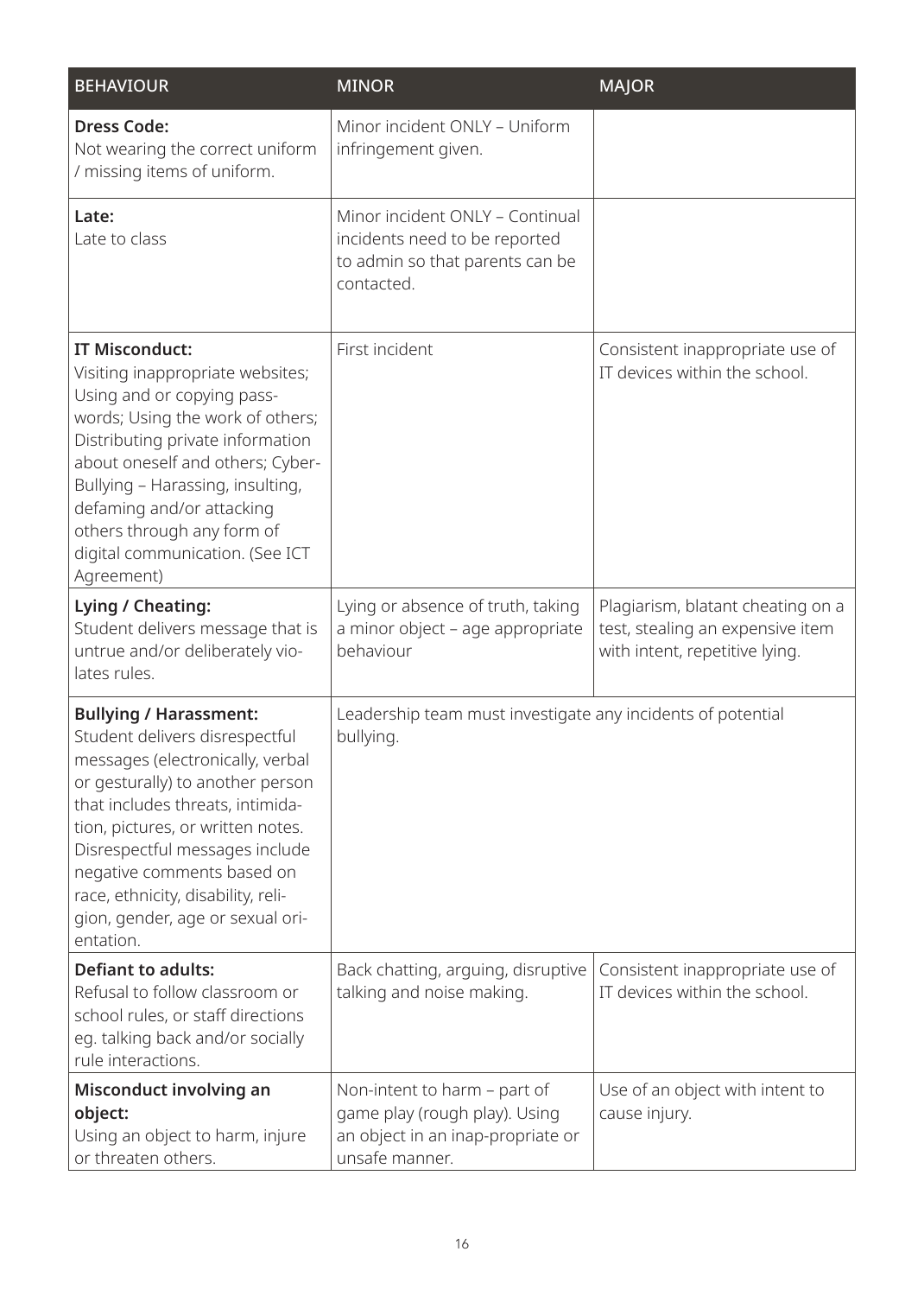| <b>BEHAVIOUR</b>                                                                                                                                                                                                                                                                                        | <b>MINOR</b>                                                                                                                                                                                          | <b>MAJOR</b>                                                                                                                                                                                                                                                               |
|---------------------------------------------------------------------------------------------------------------------------------------------------------------------------------------------------------------------------------------------------------------------------------------------------------|-------------------------------------------------------------------------------------------------------------------------------------------------------------------------------------------------------|----------------------------------------------------------------------------------------------------------------------------------------------------------------------------------------------------------------------------------------------------------------------------|
| Non-compliant with routine:<br>Behaving in a way that does<br>not comply with classroom and<br>playground routines eg. Not<br>following instructions, etc.                                                                                                                                              | Work refusal, refusal to follow<br>staff directions, refusal to follow<br>classroom or school rules.                                                                                                  | Continued work refusal or refusal<br>to follow adult directions.                                                                                                                                                                                                           |
| <b>Physical misconduct:</b><br>Actions involving serious physi-<br>cal contact where injury may<br>occur e.g. hitting, punching,<br>hitting with objects, kicking etc                                                                                                                                   | Non-serious but inappropriate<br>physical contact (pushing,<br>shoving, age-relating fighting<br>actions causing unintentional<br>minor physical harm to others)                                      | Serious physical contact where<br>injury occurs with intent.                                                                                                                                                                                                               |
| <b>Possess prohibited items:</b><br>Student is in possession of knives<br>or guns (real or look alike), or<br>other objects readily capable of<br>causing bodily harm, or creating<br>the impression.                                                                                                   | Items that may not cause harm<br>for example: chewing gum.                                                                                                                                            | Any form of weapon, e.g. knife,<br>fake guns or items that are<br>capable or causing harm.                                                                                                                                                                                 |
| <b>Verbal misconduct:</b><br>Threatening verbal or gestural<br>interactions with peers or<br>staff that are directed toward<br>someone including swearing,<br>name calling, backchat,<br>unfriendly talk, racial slurs,<br>directed swearing or use<br>of words or gestures in an<br>inappropriate way. | Non-threatening, non-directed<br>verbal or gesture message used<br>within con-versation that include<br>swearing, name calling, or use of<br>words in an inap-propriate way.                          | Threatening verbal or gestural<br>interactions with peers or<br>staff that are directed toward<br>someone including swearing,<br>name calling, backchat,<br>unfriendly talk, racial slurs,<br>directed swearing or use<br>of words or gestures in an<br>inappropriate way. |
| Refusal to participate in<br>programmed activities:<br>Verbally and blatantly refusing<br>to participate in activities or<br>complete tasks. Leaving the<br>classroom, to avoid activities.                                                                                                             | Leaving the classroom so as<br>not complete activities, verbally<br>refusing to com-plete work;<br>Verbal refusal to comply with<br>instruc-tions, talking back and/or<br>socially rude interactions. | Continued refusal to com-plete<br>tasks and be involved in learning.                                                                                                                                                                                                       |
| Third minor referral:<br>Student exhibits continued minor<br>offences with no regard for the<br>consequences                                                                                                                                                                                            |                                                                                                                                                                                                       | Teacher will require class data<br>to demonstrate the con-tinued<br>behaviours so that a referral may<br>be made to Administration.<br>Please enter all data in SE-<br>QTA under 'Minor Behav-iour<br>comments                                                             |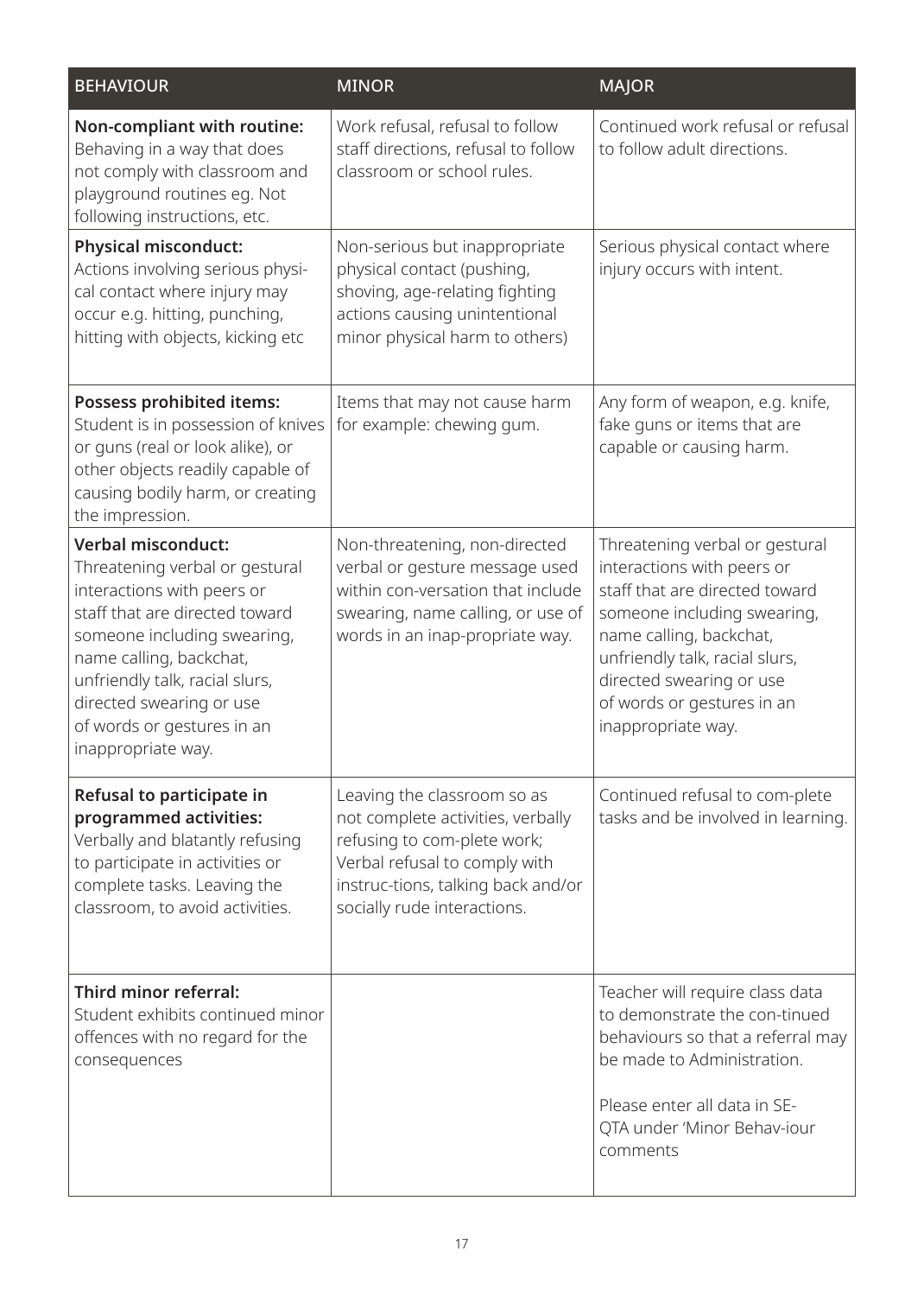## PROCESS FOR MINOR BEHAVIOURS

- Behaviour Reflection forms will be kept in the Deputy's office. There are many different forms to choose from to suit students from K – 6.
- Students complete a Behaviour Reflection form with the Principal / Deputy if their behaviour breaches minor / major behaviour.
- Deputy Principal to collate data and enter into SEQTA.
- Deputy Principal will meet with the students who need to reflect on behaviour the next school day.
- After receiving 3 Behaviour Reflection notes within one term, parents will be notified via phone or email by the Principal / Deputy OR by the student.
- Behaviour reflection forms start fresh every term.

## PROCESS FOR MAJOR BEHAVIOURS

Principal/Deputy's Steps:

- Letter Sent Home or phone call made
- Parent Interview
- In-school Suspension
- Child calls parent
- Parents to pick up child from school
- Out of school suspension
- School Management Council and possible expulsion

The Principal has the right to commence the levels where it is deemed necessary and dependent on the severity of the behaviours.

All students have a right to a discipline system (including but not limited to the suspension, expulsion and exclusion of students) that is based on procedural fairness and expressly prohibits the use of corporal punishment or the implicit sanctioning of such. As school staff, we have a legal and moral responsibility to ensure that a fair and redemptive discipline system is in place and well understood by students, parents and staff.

*Location of the Discipline policy (Student Management Policy) is found on the school's intranet. To obtain a copy please ask at the front office.*

*The policy was reviewed and changes were made to the Policy on October 29, 2020.*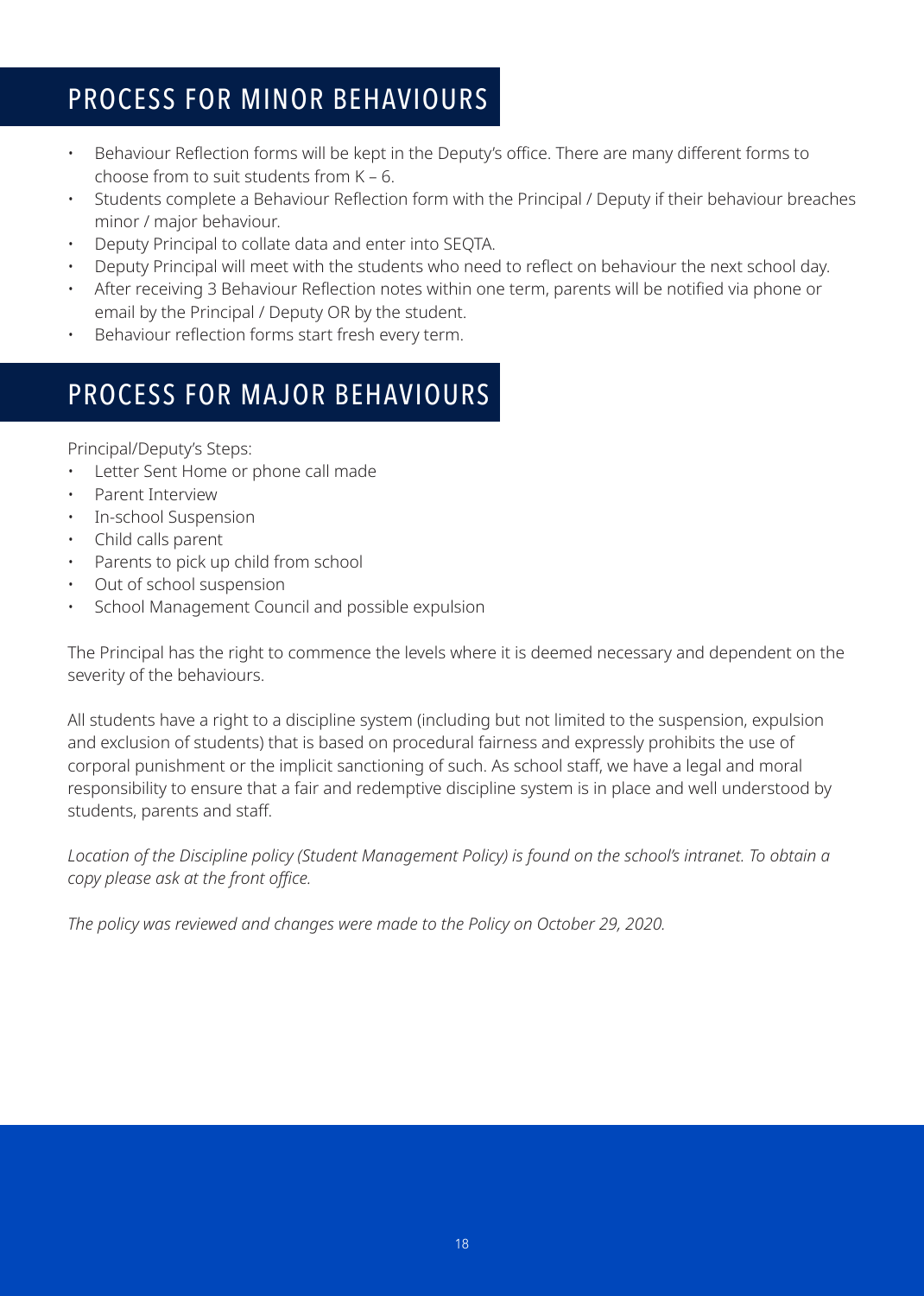## ANTI-BULLYING POLICY

### STATEMENT OF INTENT

Recognising that bullying and other violent behaviours are endemic to society, this document is the basis for a school Policy intended to:

- Create or heighten awareness of the problem.
- Define inappropriate behaviour.
- Set guidelines for dealing with problems that extinguish bullying behaviours within the school.
- Empower students and staff to ensure it reaches the point where the school discipline system is routinely used to address bullying behaviours.

Hurstville Adventist School should be a safe environment for all students and staff.

## DEFINITION

Bullying behaviours are about an imbalance of power where there is deliberate intent to cause harm or distress.

These behaviours can be verbal, social, psychological or physical. They impact on the lives of the person/ people being bullied, on those doing the bullying and on those looking on.

Bullying is when behaviours are repeated against a child. Although by no means a comprehensive list, bullying behaviours or incidents include:

#### PHYSICAL BULLYING

Where a student is physically hurt – kicking, punching, slapping etc.

#### NON-PHYSICAL BULLYING

- Name-calling, 'Put downs' about family, appearance (size, shape, looks, clothing), achievements or abilities, race or religion. This also includes laughing in ridicule of others.
- Lying or exaggerating a situation in order to hurt a person's feelings. This includes making a joke at another person's expense and/or using the pretence "I was only joking!" in order to divert attention from the hurtful intent.
- Sexual harassment: This includes making rude or suggestive remarks and gestures in order to hurt or shock another person.
- Annoying others to get attention. This may include forms of teasing or flirting
- Depriving others of equal rights such as taking turns at a game, or monopolising teacher's time or by withholding information in an attempt to gain an advantage.
- Taking others' possessions to inconvenience them. This includes demanding money or privileges to gain an advantage.
- Using social pressure to distance others.
- Making false accusations or repeating criticism about a third party.
- Cyberbullying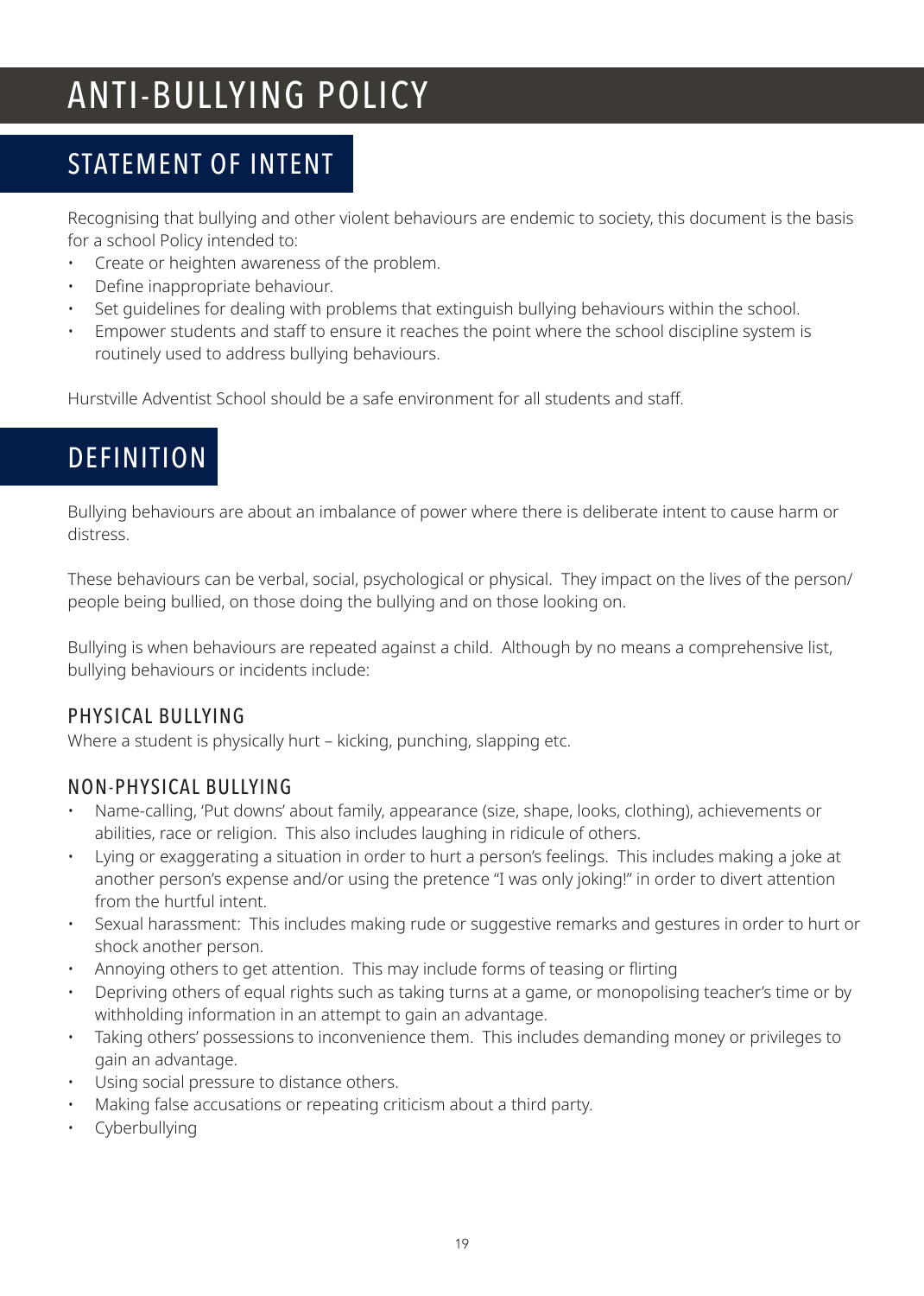## ADDRESSING BULLYING

Open environment to discuss bullying behaviour by:

- Providing safety for all those reporting.
- Actively listening to the concerns of those reporting.
- Acknowledging the concerns of everyone involved.
- Stating a clear strategy to address the issue.

Educational programs designed as prevention techniques and to heighten awareness:

- Staff through staff meetings.
- Student Representative Council through meetings and through direct assembly and class programs.
- Parents through Home and School meetings, that are open to all parents.
- Students teaching life skills that resolve and diffuse conflict. Examples of this could be: conflict resolution, empathy training, assertiveness training, negotiation skills, and problem solving. Can be accomplished through visiting stage productions in the school.

Clear reporting procedures designed to:

- Be an adjunct to the official discipline system.
- Take the report of bullying seriously demonstrate to bullies that their behaviour is being observed and assessed.
- Be co-operatively driven and assessed for effectiveness by students and staff.
- Report incidents of bullying to the teacher or Principal who will
	- 1. Monitor individual patterns of behaviour.
	- 2. Identify particular bullying patterns across the school.

Stages in monitoring patterns of bullying:

- Problem is dealt with on the spot by principal or staff.
- Notification that the behaviour has been recorded.
- Interview to discuss behavioural pattern.
- Meditation process.
- Referral to the Management Committee.

Stages in monitoring behavioural patterns of victims:

- Interview to look at the behavioural choices.
- Awareness program to challenge 'helplessness' patterns.
- Training in assertiveness skills.
- Empowering victims to address 'bullies'.

### WHAT TO DO IF YOU ARE BULLIED

#### INITIAL COPING STRATEGIES

- Try not to show that you are upset. Bullies feel great if they have upset you.
- Try to be assertive look and sound confident.
- Walk quickly and confidently, even if you don't feel that way inside appearing confident is helpful.
- If students have been bullying you, teasing you or calling you names, reassure yourself that you're OK, and that those students are the ones with the problem.
- Talk to a friend/friends about it.
- Avoid "risk" situations where possible, or stay close to adults or friends.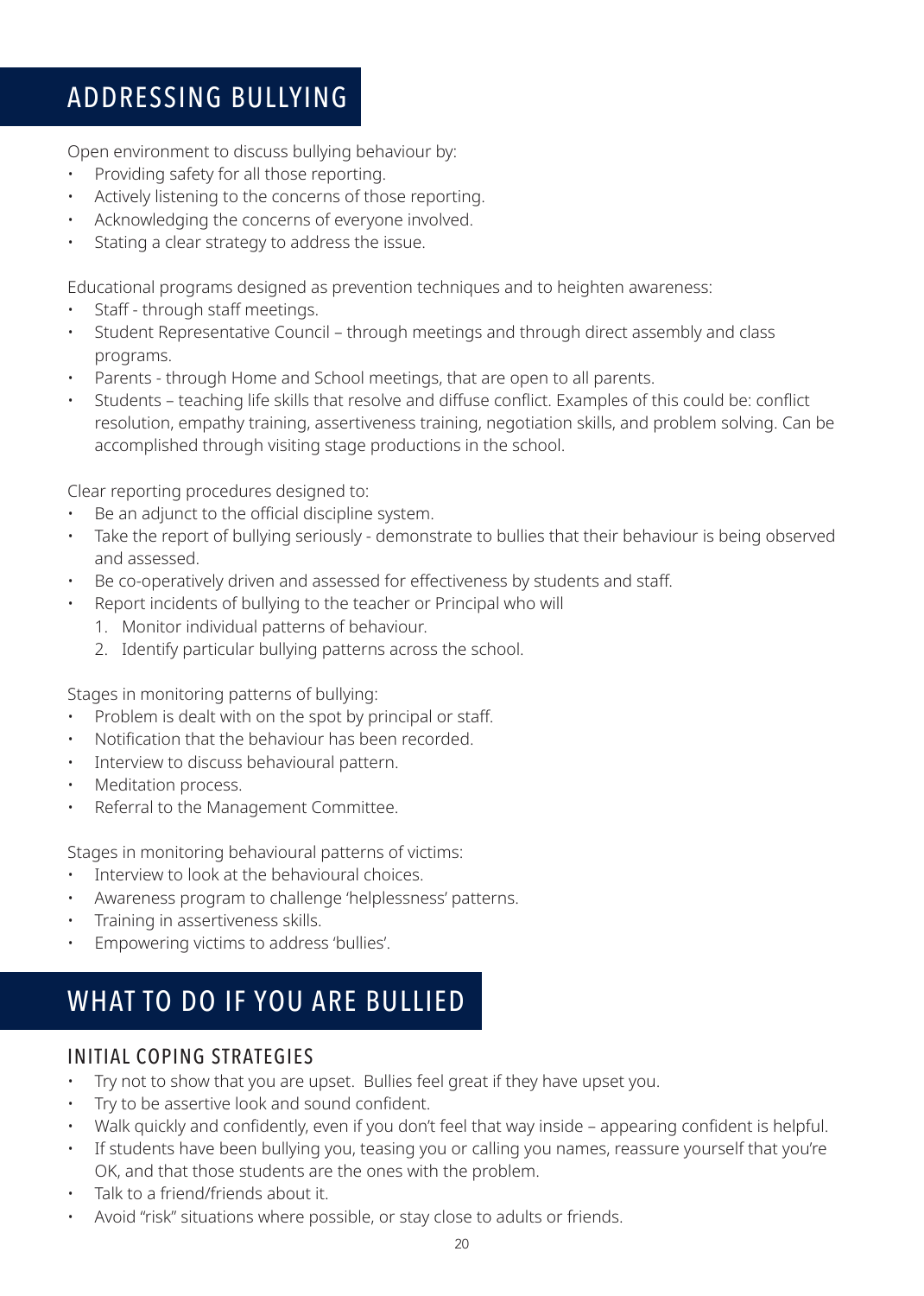- Consider whether you have been bullying yourself, e.g. have you been name-calling, annoying, threatening, showing off, etc? If you have, change your own behaviour.
- If you feel or think that you are different in any way, be proud of it individuality and diversity (with the school guidelines) are important.
- Consider talking to the School Chaplain this person can help you develop skills that can be useful in bullying situations.

Procedure to follow: (as per NRL visits each year)

Stand Strong Stay Calm Respond Confidently Walk Away Report

#### FURTHER COPING STRATEGIES

Report it to a teacher or Principal: Remember that the bullying will continue if those responsible think they can get away with their behaviour. Bullying can be stopped!

If bullying continues after reporting it to a teacher, talk to the School Chaplain/Principal, who will record the incident and monitor the situation.

### WHAT TO DO IF SOMEONE ELSE IS BULLIED



#### THE SCHOOL ADMINISTRATION UNDERTAKES TO:

- seek feedback from staff both through Staff Meetings and personal approaches.
- seek feedback from students through School Captains and the Student Representative Council.
- involve the School Chaplain to assist with the mentoring of bullies and those being bullied.
- monitor any changes in the reported discipline incidents.

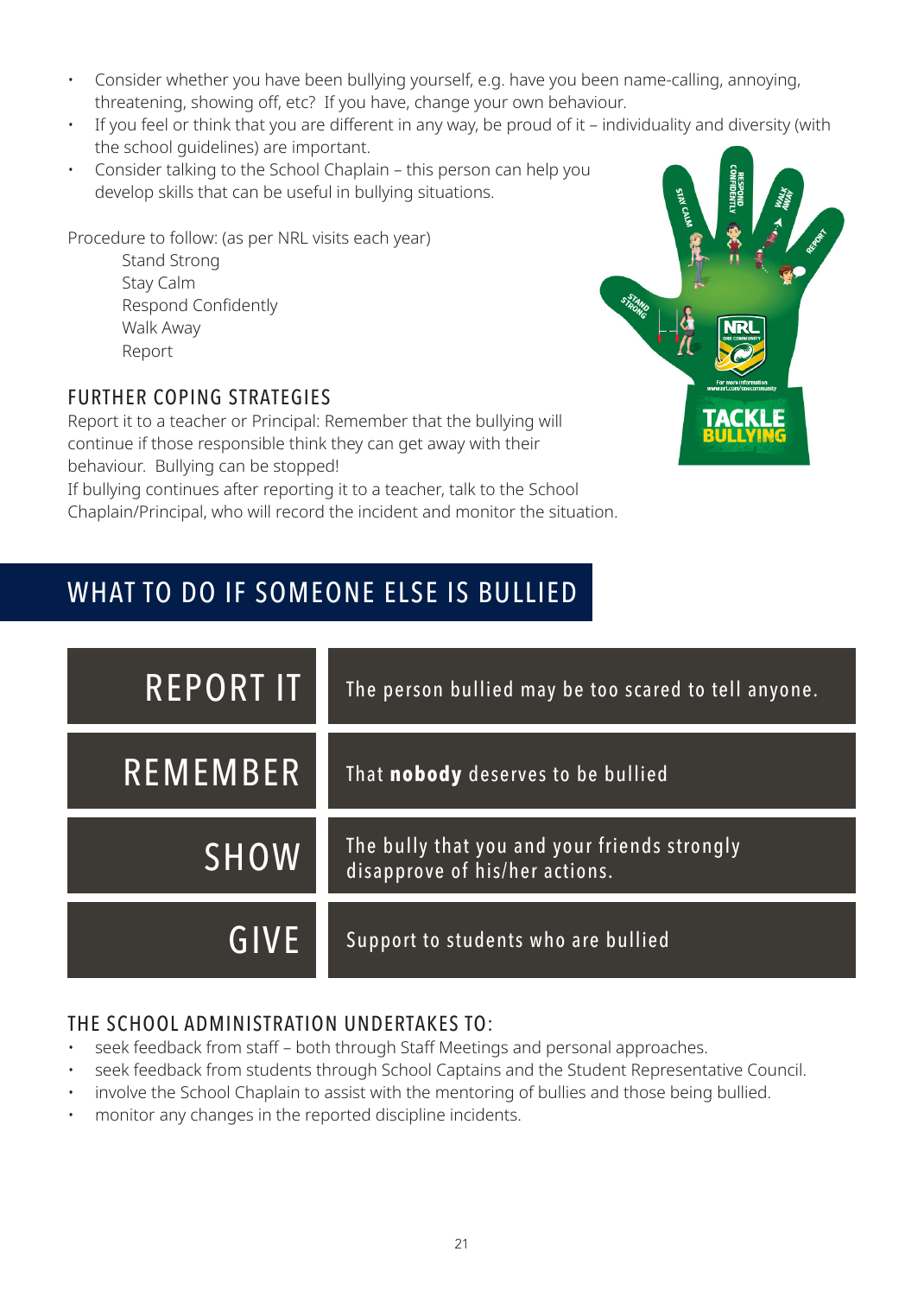#### FROM INCIDENT TO RESOLUTION:

- Students and/or parents are to report bullying incidents to a staff member. The staff member is to act on this immediately to determine whether this is a case of bullying. If so;
- The teacher will complete a Bullying Incident Report and give a copy to the Principal/Deputy Principal.
- The teacher and/or Deputy Principal will immediately decide on an appropriate course of action, including some or all of the following measures:
	- The teacher or Deputy Principal will investigate the incident immediately.
	- The teacher or Deputy Principal will meet with the students involved in an attempt to resolve the situation and reassure the victim that they will be kept safe and will keep them informed of the procedures that will be followed to deal with the bully.
	- Parents will be informed and asked to come in for a meeting.
	- Counselling will be offered to, or arranged, for the victim.
- The bully will be required to sign a contract, which will include a detention, a commitment to change their behaviour and an agreement to meet regularly with a mentor – School Chaplain who will work to help the bully change their behaviour and he and the Deputy Principal will monitor the situation to see that the contract is being kept and no further bullying is occurring.
- In severe cases, the bully may be suspended without having a prior contract.
- In cases of persistent and serious cases of bullying which continue, at-home suspension and/or expulsion may be considered as this may be deemed as the best course of action for the safety of others in the school.
- Parents of the perpetrator and the victim are kept in-the-loop with all actions that are being taken.

*A copy of the full text of the Anti-Bullying Policy can be obtained from the Office. The policy was reviewed but no changes were made to the Policy during 2020.*

## COMPLAINTS AND GRIEVANCES POLICY

## PURPOSE

This Guideline is intended to ensure that complaints are handled fairly, efficiently and effectively.

The complaints management system is intended to:

- enable schools and the Company to respond to issues raised by people making complaints in a timely way; and
- provide information that can be used to deliver quality improvements in schools, systems, practices, procedures and complaint handling.

This document provides the key principles and concepts of the complaints management system for both staff and parents and others who wish to make a complaint.

## COMPANY COMMITMENT

The company expects staff at all levels to be committed to fair, effective and efficient complaint handling.

#### DIRECTOR

The Director is committed to promoting a culture that values complaints and their effective resolution by:

• providing adequate support and direction to key staff responsible for handling complaints;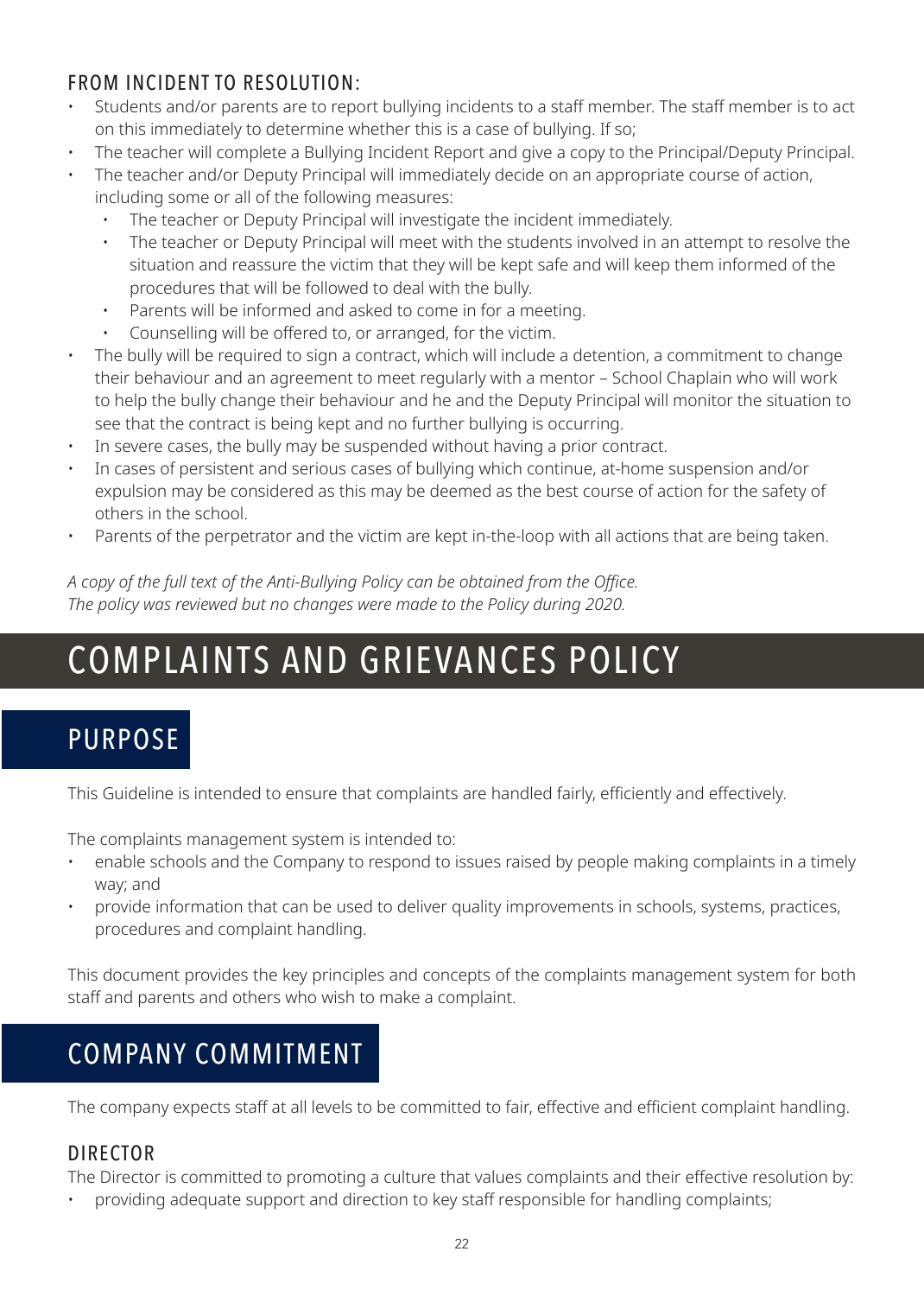- regularly reviewing reports about complaint trends and issues arising from complaints;
- encouraging staff to make recommendations for system improvements;
- supporting recommendations for system improvements arising from analysis of complaint data.

#### PRINCIPAL

The Principal is responsible for complaint handling in each school and is committed to establishing and managing the complaints management system by:

- providing regular reports to the Director on issues arising from complaint handling work;
- ensuring recommendations arising out of complaint data analysis are canvassed with the Director and implemented where appropriate;
- training and empowering staff to resolve complaints promptly and in accordance with company policies and guidelines.
- encouraging staff to provide suggestions on ways to improve the company's complaints management system.

#### STAFF

Staff whose duties include complaint handling are expected to be committed to demonstrating exemplary complaint handling practices by:

- treating all people with respect, including people who make complaints;
- complying with the Company Complaints Handling Guideline;
- keeping informed about best practice in complaint handling;
- assisting people who wish to make complaints to access the complaints handling guideline;
- assisting those handling complaints to resolve matters promptly;
- providing feedback to their principal/director on issues arising from complaints; and
- implementing changes arising from individual complaints and from the analysis and evaluation of complaint data.

## GUIDING PRINCIPLES

## *FACILITATING COMPLAINTS*

#### PEOPLE FOCUS

The company is committed to seeking and receiving feedback and complaints about practices, procedures and complaint handling at schools and/or the company level.

Any concerns raised in feedback or complaints will be dealt with within a reasonable time frame.

People making complaints will be:

- provided with information about the complaints handling process;
- listened to, treated with respect by staff and actively involved in the complaint process where practicable and appropriate; and
- provided with reasons for decision/s and any options for redress or review.

#### NO DETRIMENT TO PEOPLE MAKING COMPLAINTS

All reasonable steps will be taken to ensure that people making complaints are not adversely affected because a complaint has been made by them or on their behalf.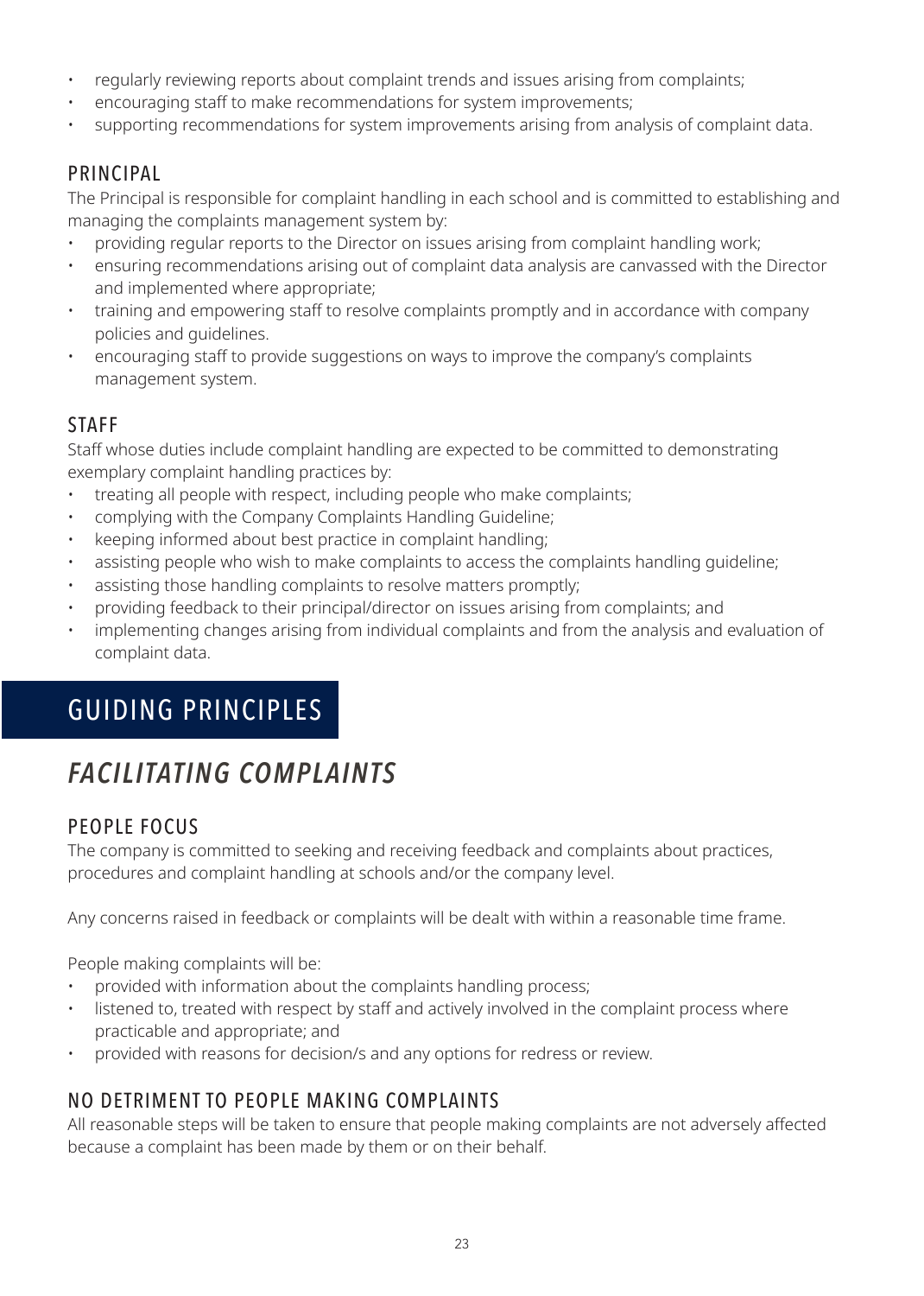#### ANONYMOUS COMPLAINTS

Anonymous complaints will be accepted and there will be an investigation of the issues raised where there is enough relevant information provided, including the identity of the school or office to which the complaint relates.

#### VISIBILITY AND TRANSPARENCY

Information about how and where complaints may be made will be readily available and publicised on school websites.

#### ACCESSIBILITY

The company is committed to ensuring that its complaints management process is easily understood and accessible to everyone, particularly people who may require assistance, for example, people for whom English is not their first language.

If a person prefers or needs another person to assist them in the making and/or resolution of their complaint, the school or company will communicate with them through their representative if this is their wish. Anyone may represent a person wishing to make a complaint, with their consent.

## *RESPOND TO COMPLAINTS*

#### EARLY RESOLUTION

Where possible, complaints will be resolved at first contact with the particular school or, in the case of complaints about the company, first contact with the director.

#### RESPONSIVENESS

Complaints will be assessed and prioritised in accordance with the urgency and/or seriousness of the issues raised. If a matter concerns an immediate risk to safety or security the response will be immediate and will be escalated appropriately.

The company is committed to managing people's expectations and will inform them as soon as possible, of the following:

- the complaints process;
- the expected time frames for actions;
- the progress of the complaint and reasons for any delay; and
- their likely involvement in the process.

The school or company will advise people as soon as practicable when it is unable to deal with any part of their complaint.

#### OBJECTIVITY AND FAIRNESS

Each complaint will be addressed with integrity and in an equitable, objective and unbiased manner. Each complaint will be assessed on its merits. Conflicts of interests, whether actual or perceived, will be managed responsibly. In particular, internal reviews of how a complaint was managed will be conducted by a person other than the original decision maker.

#### CONFIDENTIALITY

The identity of people making complaints will be protected where this is practical and appropriate.

Personal information that identifies individuals will only be disclosed or used by the company as permitted under privacy legislation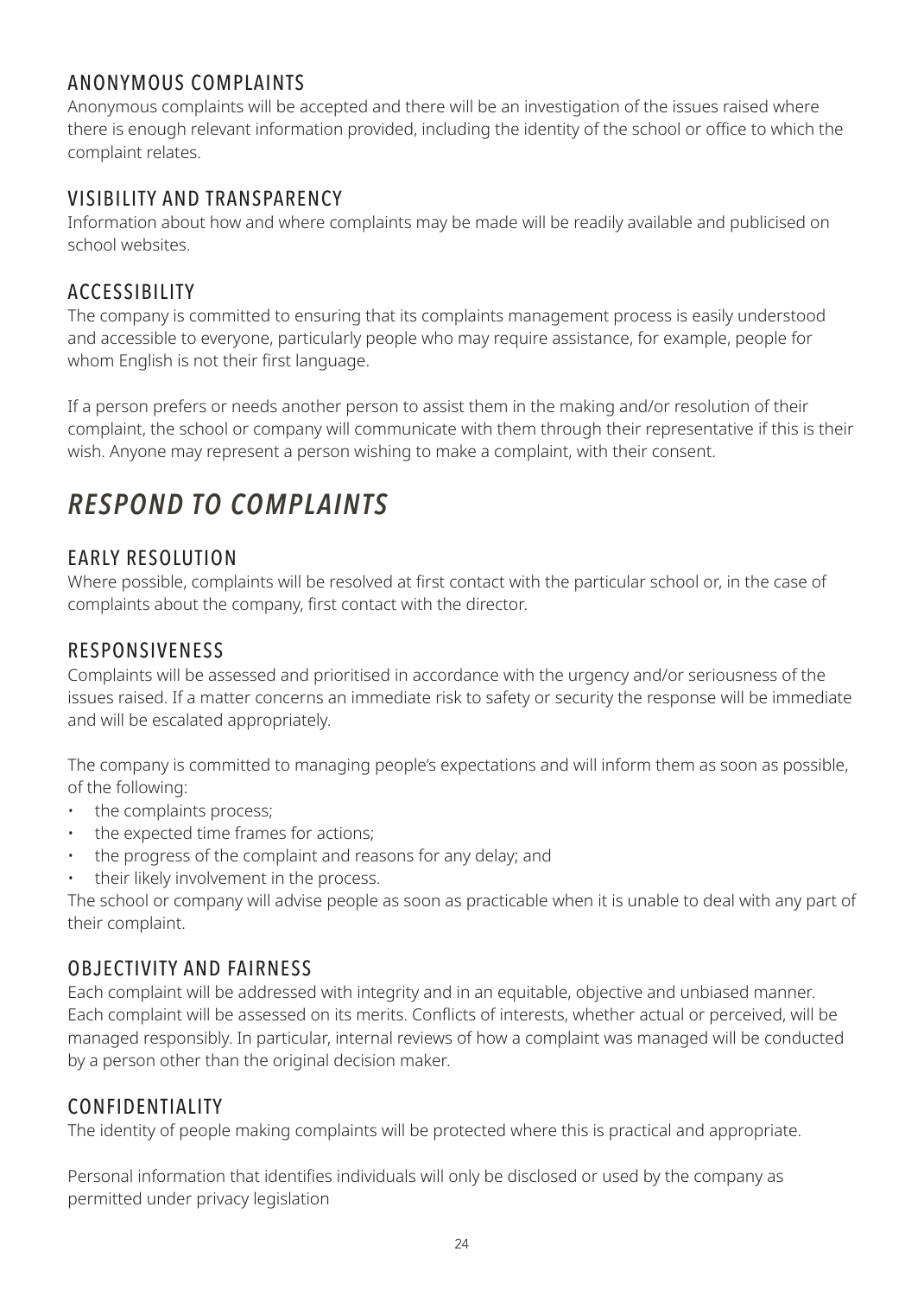## *MANAGE THE PARTIES TO A COMPLAINT*

#### EMPOWERMENT OF STAFF

All staff managing complaints are empowered to implement the complaints guideline as relevant to their role and responsibilities. Staff are empowered to resolve complaints promptly and with as little formality as possible. Staff are encouraged to provide feedback on the effectiveness of this complaints management process.

#### MANAGING UNREASONABLE CONDUCT BY PEOPLE MAKING COMPLAINTS

Schools and the company are committed to being accessible and responsive to all people who approach them with feedback or complaints.

When people behave unreasonably in their dealings with either a school or the company, conduct can significantly affect the progress and efficiency of the school or company's work. As a result, any conduct that negatively and unreasonably affects a school or the company will be proactively and decisively managed by staff.

## COMPLAINT MANAGEMENT SYSTEM

## *STAGES OF MANAGING A COMPLAINT*

When responding to complaints, staff should act in accordance with this guideline. There are five key stages in the complaint management system:

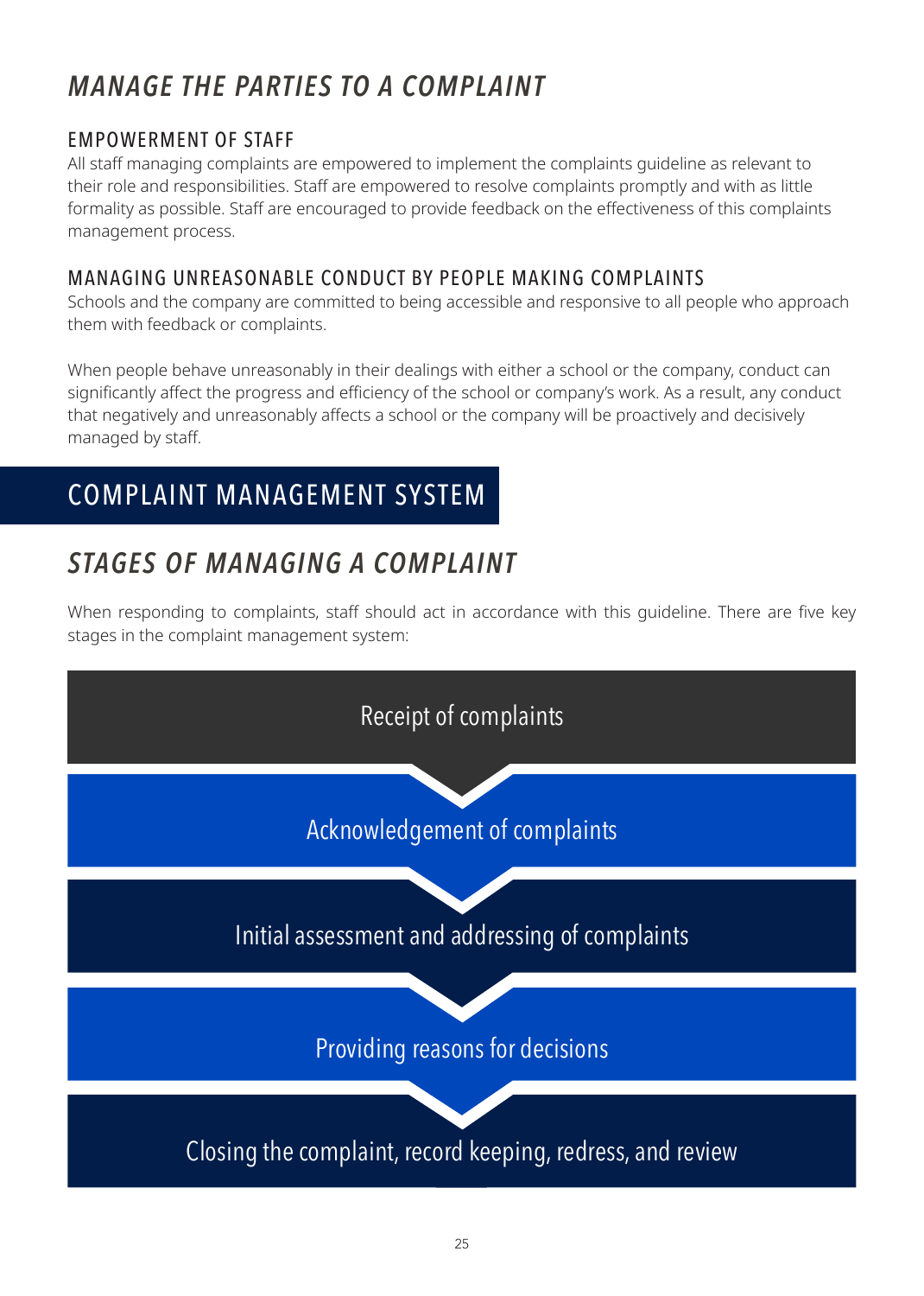#### RECEIPT OF COMPLAINTS

Unless the complaint has been resolved at first point of contact, it will be recorded as a complaint together with its supporting information.

Initially verbal complaints will be accepted but with serious complaints the person making the complaint may subsequently be asked to set out their complaint in writing.

The record of the complaint will identify:

- the contact information of the person making the complaint;
- issues raised by the person making the complaint;
- the school or company to which the complaint relates;
- the outcome/s sought;
- any other information required to properly respond to the matter; and
- any additional support the person making the complaint requires.

#### ACKNOWLEDGEMENT OF COMPLAINTS

The receipt of each complaint will be acknowledged promptly and usually within 10 working days.

Consideration will be given to the most appropriate medium for communicating with the person making a complaint, taking into account the needs of the school or the company and the expressed views of the person making the complaint.

#### INITIAL ASSESSMENT AND ADDRESSING OF COMPLAINTS

After acknowledging receipt of the complaint, the staff member handling the complaint will confirm whether the issue/s raised in the complaint is/are within the school's or company's control.

The outcome/s sought by the person making a complaint will be considered and, where there is more than one issue raised, there will be a determination whether each issue needs to be separately addressed.

When determining how a complaint will be managed, the issues raised will be assessed against the following criteria:

- severity;
- complexity;
- health and safety implications;
- impact on the individual or wider school community; and
- potential to escalate.

The methodology for addressing the complaint may include:

- working with the person making the complaint to see how the issues can be appropriately addressed;
- making inquiries with the person or area that is the subject of the complaint; and/or
- conducting an investigation into the issues raised in the complaint.

The nature and scope of any action taken will depend on a number of factors including:

- the circumstances of each case;
- any statutory requirements;
- the issue/s complained about;
- the parties involved; and
- the likely outcome.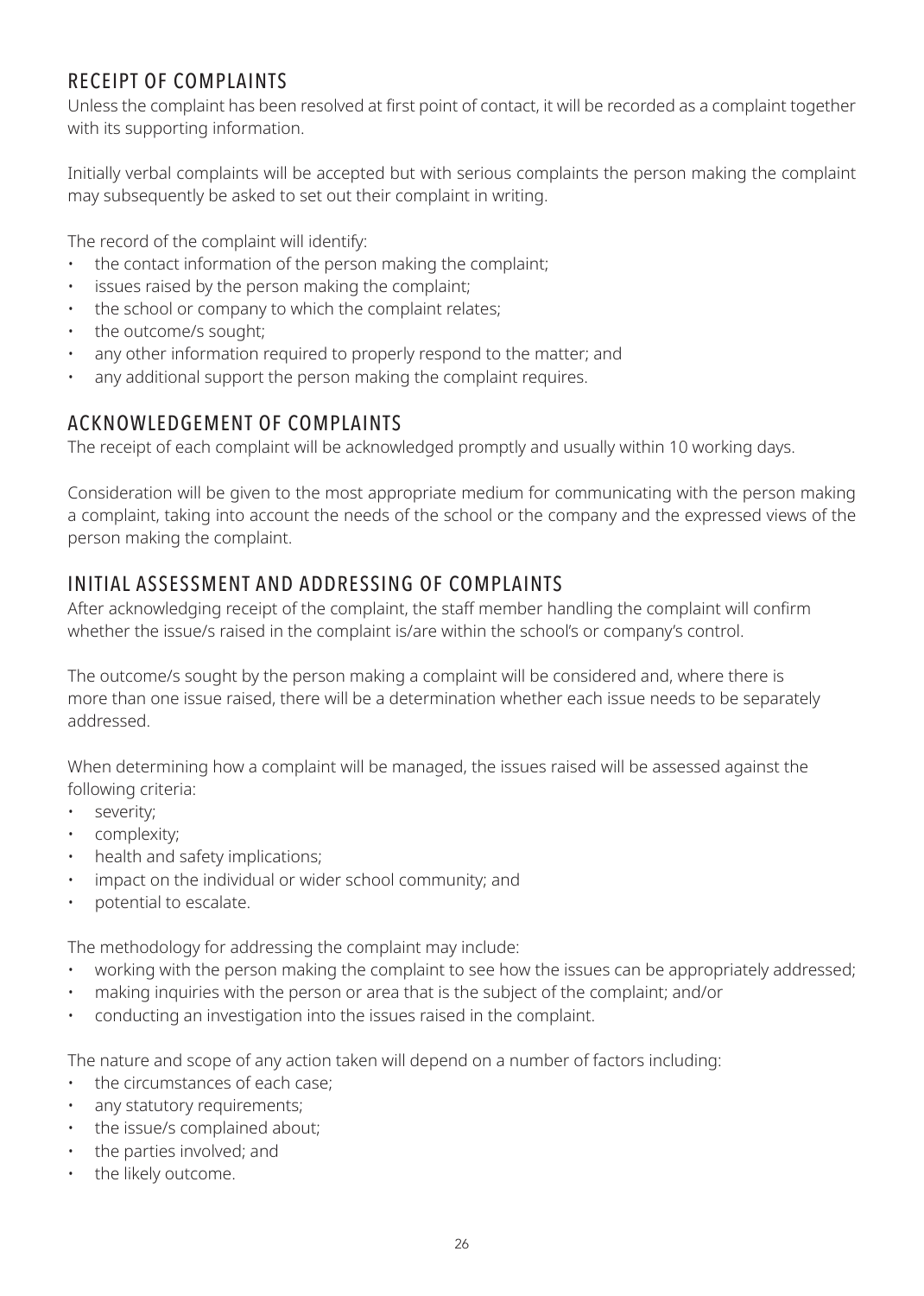#### PROVIDING REASONS FOR DECISIONS

Following consideration of the complaint and any investigation into the issues raised, the person making the complaint will be contacted in a timely manner and advised of:

- the outcome of the complaint and any action that was taken arising out of the complaint so far as permitted under privacy legislation;
- the reasons for any decisions that have been made; and
- any remedy or resolution that has been offered.

#### CLOSING THE COMPLAINT, RECORD KEEPING, REDRESS AND REVIEW

At the time of closing the complaint a record will be made of the following:

- steps taken to address the complaint;
- the outcome of the complaint; and
- any undertakings or follow up action required.

## THREE LEVELS OF COMPLAINT HANDLING

Where possible, complaints will be resolved by staff at the appropriate school level. Staff will be adequately equipped to respond to complaints, including being given appropriate authority, training and supervision.

Where early resolution of a complaint is not possible, due to the complexity of the issues raised, dissatisfaction with the complaint outcome or how the complaint was dealt with, the complaint may be escalated to the director level. This second level of complaint handling will provide for the following internal mechanisms:

- assessment and possible investigation of the complaint and decision/s already made, and/or
- facilitated resolution (where a person not connected with the complaint reviews the matter and attempts to find an outcome acceptable to the relevant parties).

Where a person making a complaint is dissatisfied with the outcome of the director's review of their complaint they may seek a further review from the Chair of the Board of Directors.

In some instances, the Chair of the Board of Directors may engage a third party to review a matter and provide a report.

## ACCOUNTABILITY AND LEARNING

#### ANALYSIS AND EVALUATION OF COMPLAINTS

Complaints are recorded in a systematic way so that information can be easily retrieved for reporting and analysis. Regular reports will be run on:

- the number of complaints received;
- the outcome of complaints;
- issues arising from complaints;
- systemic issues identified; and
- the number of requests received for internal and/or external review of complaint handling.

Regular analysis of these reports will be undertaken to monitor trends, measure the quality of service and make improvements. Both reports and their analysis will be provided to the Director of Education for review.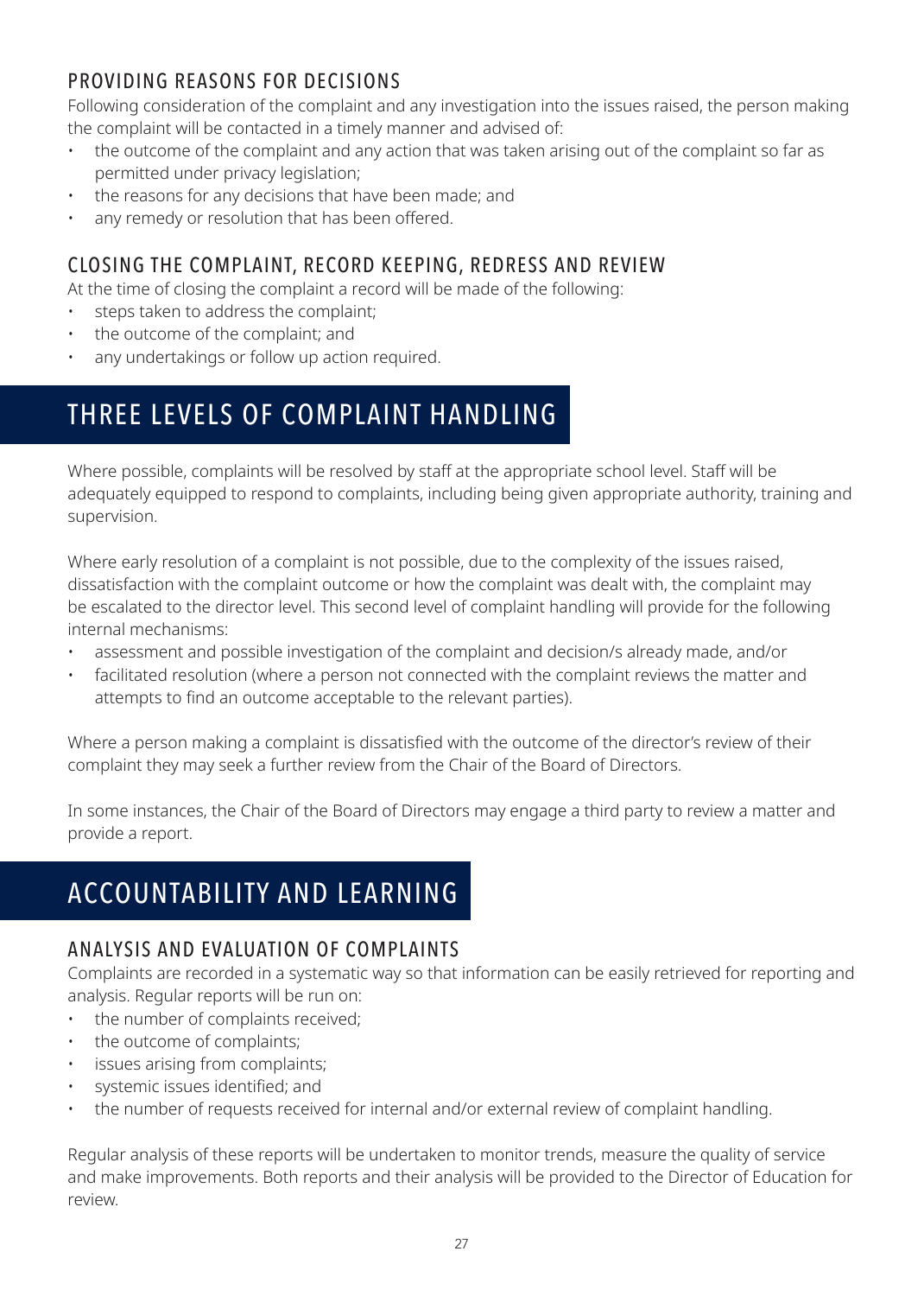#### MONITORING OF THE COMPLAINT MANAGEMENT SYSTEM

The complaints management system will be monitored to:

- ensure its suitability for responding to and resolving complaints; and
- identify and correct deficiencies in the operation of the system.

#### CONTINUOUS IMPROVEMENT

The Company is committed to improving the effectiveness and efficiency of its complaints management system. To this end, the company will:

- support the making and appropriate resolution of complaints;
- implement best practices in complaint handling;
- regularly review the complaints management system and complaint data; and
- implement appropriate system changes arising out of analysis of complaints data and
- continual monitoring of the system.

*This is the full text of the Complaints and Grievances policy (Complaints Handling Guideline) and is found on the school's intranet. To obtain a copy please ask at the front office.*

*There have been no changes made to this Policy in 2020.*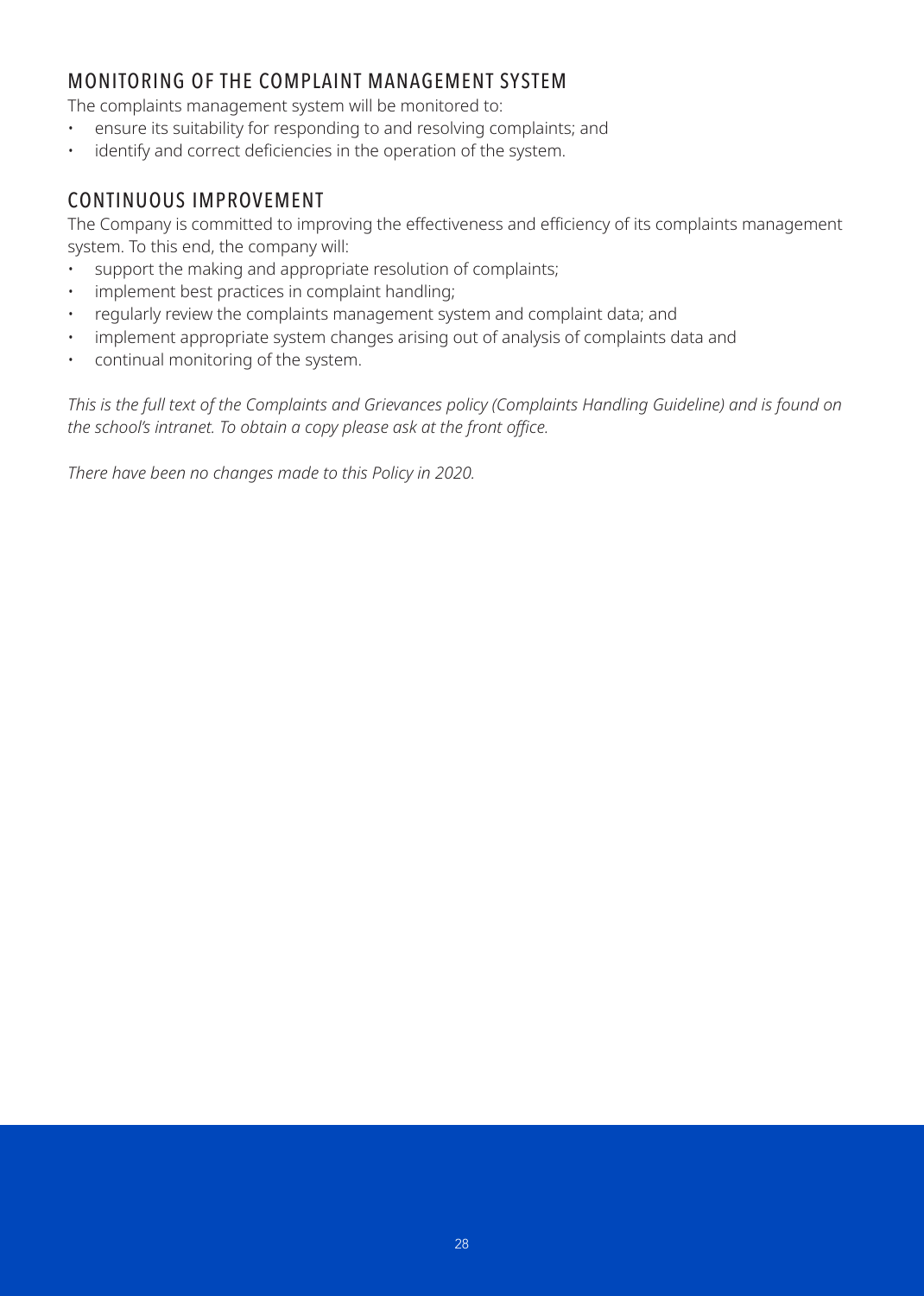# LOOKING FORWARD

## SCHOOL DETERMINED IMPROVEMENT TARGETS

## PRIORITY AREAS FOR IMPROVEMENT FOR 2021

2021 School determined improvement targets:

- 1. Design a holistic wellbeing program for the spiritual, social and emotional health of all staff and students.
- 2. Incorporate the learning competencies into teaching and learning programs to underpin the curriculum.

# ACHIEVEMENT OF PRIORITY AREAS LISTED FOR IMPROVEMENT IN THE 2020 REPORT

## GOAL 1

Design a holistic wellbeing program for the spiritual and emotional health of all staff and students.

| Recommendations/<br><b>Reflections</b>                                                                                                                 | Strategies to address Improvement                                                                                                                                                                                                                                                                                                                                                                                                                                                                                                                                                               | <b>SMART Goals</b><br><b>Success Indicators</b>                                                                                                                                                                                                                                                                                                                                                       | Progress                                                 |
|--------------------------------------------------------------------------------------------------------------------------------------------------------|-------------------------------------------------------------------------------------------------------------------------------------------------------------------------------------------------------------------------------------------------------------------------------------------------------------------------------------------------------------------------------------------------------------------------------------------------------------------------------------------------------------------------------------------------------------------------------------------------|-------------------------------------------------------------------------------------------------------------------------------------------------------------------------------------------------------------------------------------------------------------------------------------------------------------------------------------------------------------------------------------------------------|----------------------------------------------------------|
| Develop a whole<br>school well-being<br>framework.<br>Implement a new<br>behaviour system<br>within the school to<br>reflect current best<br>practice. | Liase with the AIS and other Adventist<br>Schools to examine best practice in<br>wellbeing programs and structures.<br>Develop an over-arching structure to<br>support all staff and students. Plan<br>structured implementation for each<br>component of the framework. As part of<br>staff spiritual wellbeing to implement the<br>ABIDE spiritual masterplan.<br>Tier 2 & 3 PB4L supports will be further<br>established and embedded to support<br>students with additional needs.<br>For further strategies, see individual<br>action plans, developed and altered<br>throughout the year. | A well-being framework<br>has been developed with<br>encompassing spiritual<br>development, chaplaincy,<br>behavior, counselling,<br>We are maintaining a<br>positive school climate,<br>where academic success is<br>maximised, social skills are<br>taught, good behavior is<br>modelled and recognised<br>and all communication is<br>positive. All staf and students<br>have a voice are nurtured | To<br>continue<br>to develop<br>and<br>embed in<br>2021. |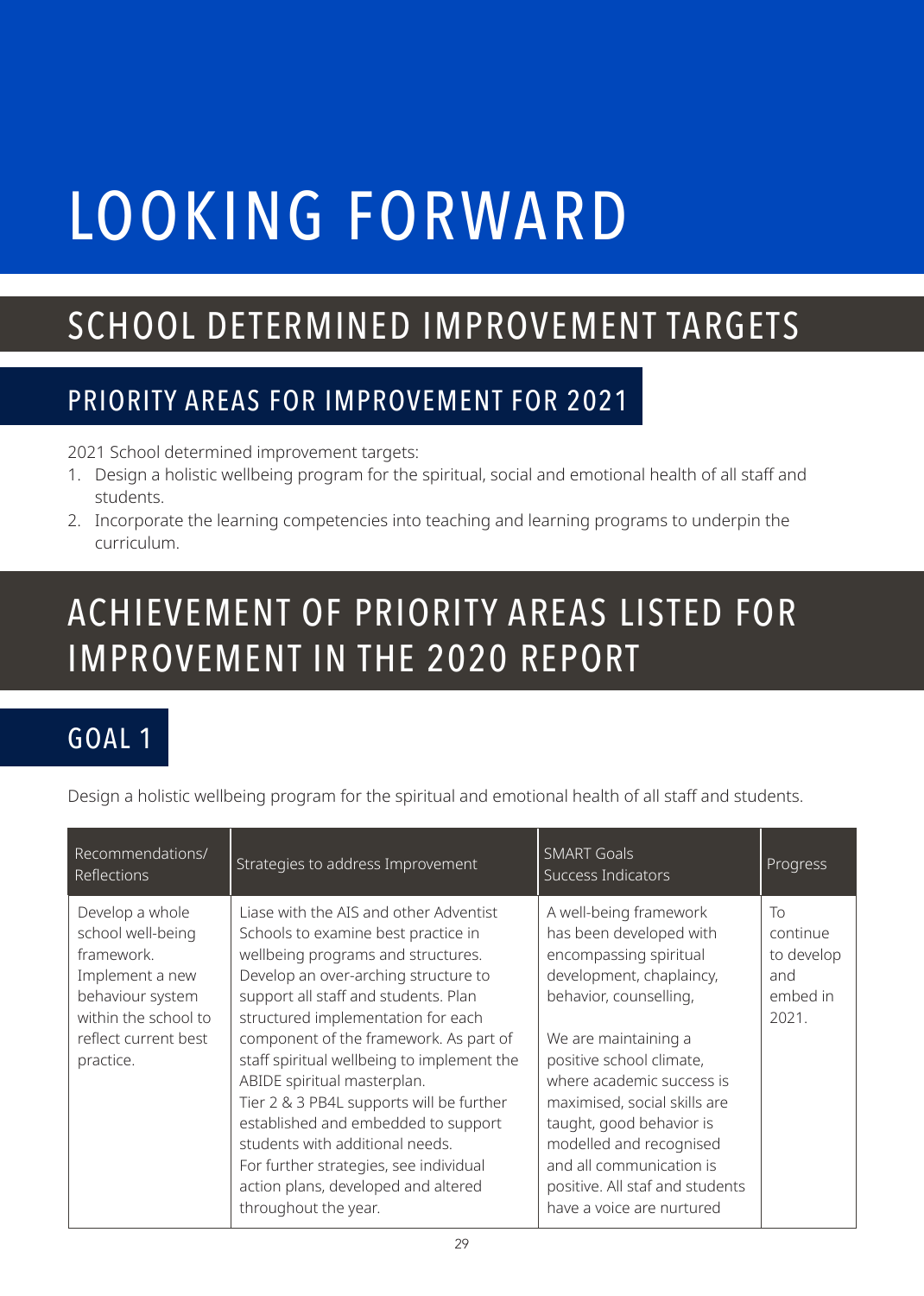## GOAL 2

Further develop evidence based best practice in Writing, Maths and Science, particularly in assessment and differentiation.

| Recommendations/<br><b>Reflections</b>                                                                                                                                                                                                                                                                                                                                                                                                                                                                                                                    | Strategies to address Improvement                                                                                                                                                                                                                                                                                                                                                                                                                                                                                                                                                                                                                                                                                                                                                                                                                                                                                                                                                                                                                                                                                                                                              | <b>SMART Goals</b><br><b>Success Indicators</b>                                                                                                                                                                                                                                                                                                                                                                                               | Progress                                                                                                                                                     |
|-----------------------------------------------------------------------------------------------------------------------------------------------------------------------------------------------------------------------------------------------------------------------------------------------------------------------------------------------------------------------------------------------------------------------------------------------------------------------------------------------------------------------------------------------------------|--------------------------------------------------------------------------------------------------------------------------------------------------------------------------------------------------------------------------------------------------------------------------------------------------------------------------------------------------------------------------------------------------------------------------------------------------------------------------------------------------------------------------------------------------------------------------------------------------------------------------------------------------------------------------------------------------------------------------------------------------------------------------------------------------------------------------------------------------------------------------------------------------------------------------------------------------------------------------------------------------------------------------------------------------------------------------------------------------------------------------------------------------------------------------------|-----------------------------------------------------------------------------------------------------------------------------------------------------------------------------------------------------------------------------------------------------------------------------------------------------------------------------------------------------------------------------------------------------------------------------------------------|--------------------------------------------------------------------------------------------------------------------------------------------------------------|
| We are implementing<br>and embedding best<br>practice in assessment<br>and differentiation,<br>using our PLC's to make<br>data driven informed<br>decisions about future<br>learning in English and<br>Mathematics so that<br>individual needs of<br>students are met.<br>The new Science and<br>Technology curriculum is<br>a compulsory alteration<br>to the teaching and<br>learning program. The<br>school has therefore<br>decided to seek support<br>from the AIS in ensuring<br>best practice in the<br>teaching of the new<br>Science curriculum. | A rolling action plan will be developed<br>as the year progresses in conjunction<br>with the AISNSW consultant.<br>Strategies include:<br>Macro look at assessment results.<br>$\bullet$<br>Using standardised/<br>$\bullet$<br>benchmarked testing to identify<br>student need (NAPLAN, PAT,<br>DIBELS, SENA)<br>PLC session on each of above<br>$\bullet$<br>testing<br>$\bullet$<br>Assessment in writing (all strands<br>with English and Maths)<br>Programme modification based<br>$\bullet$<br>on formative assessment<br>Using PLC's to learn where next<br>$\bullet$<br>Assessment moderation<br>$\bullet$<br>Develop our own version of ARC<br>$\bullet$<br>website<br>Specific, subject specific and<br>$\bullet$<br>strand specific assessment<br>strategies<br>Is our assessment differentiated?<br>$\bullet$<br>Are we assessing at all levels?<br>Consistency in A-E grading<br>$\bullet$<br>The initiative will be built around the<br>work of the AISNSW Quality Learning<br>and Teaching in Primary Science<br>and Technology Literature review, to<br>transform our approach to pedagogy,<br>curriculum and assessment in<br>primary Science and Technology. | Students are making<br>rapid progress in their<br>learning of Science and<br>Technology due to the<br>excellent teaching of a<br>new curriculum.<br>By the end of 2020 we<br>are implementing and<br>embedding best practice<br>in assessment and<br>differentiation, using our<br>PLC's to make data driven<br>informed decisions about<br>future learning in English<br>and Mathematics so<br>that individual needs of<br>students are met. | We have<br>completed<br>our work with<br>'SIS' and the<br>Science focus<br>will finish in<br>the first few<br>months of<br>2021 (due<br>to COVID-19<br>lag). |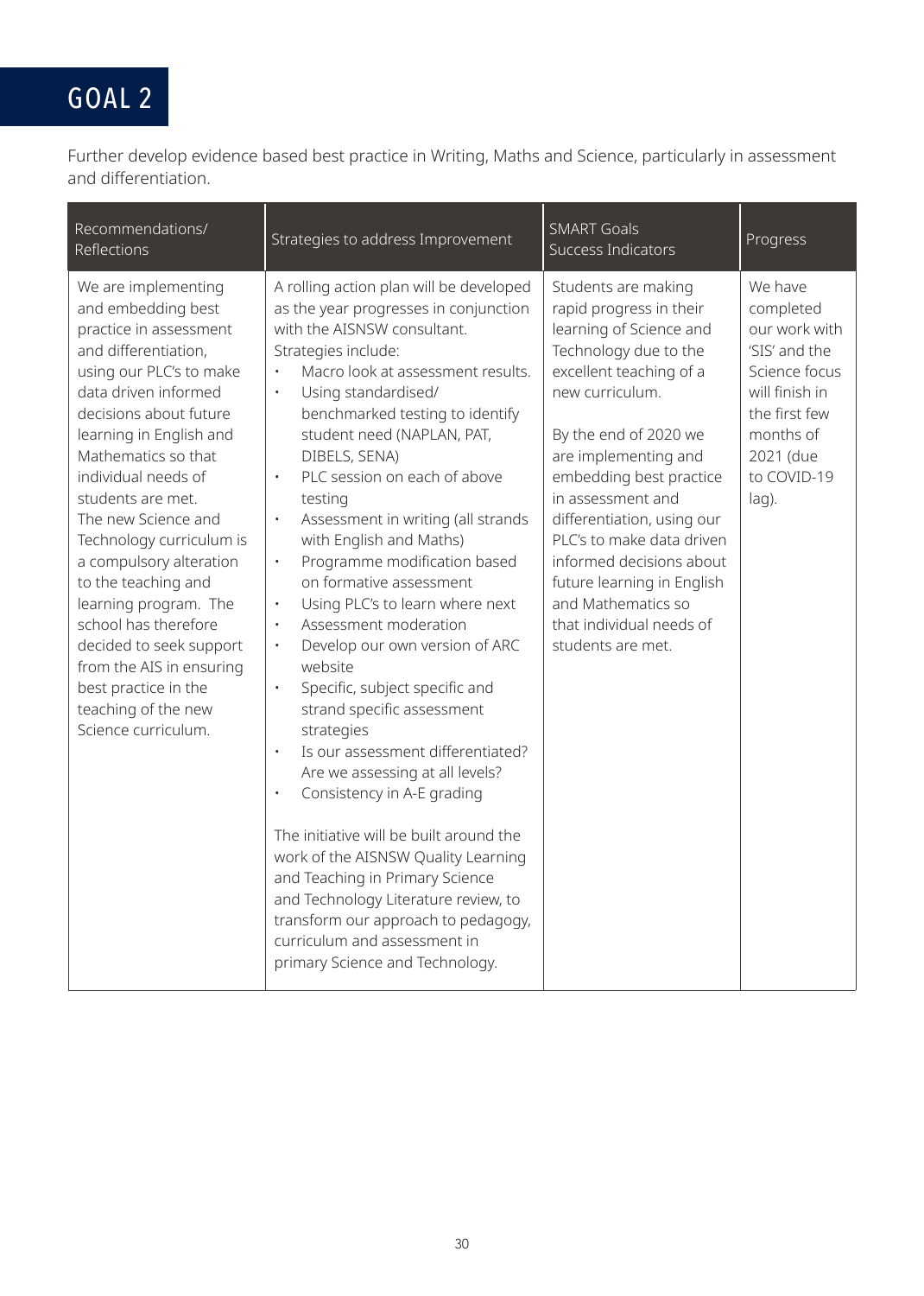# INITIATIVES PROMOTING RESPECT AND RESPONSIBILITY

Due to COVID-19, many initiatives that we have done in the past were not able to be done. Despite this, across 2020, the students were involved in several initiatives that promoted respect and responsibility, along with compassion, empathy, kindness and much more. These initiatives included:

- **• Visit from Healthy Harold** where students learned to respect themselves, others and their bodies.
- **• GRIP Leadership**: Eight Year 5 & 6 students School Captains, SRC and Sport Captains attended the GRIP Leadership program. They are challenged to come back to school and lead in SRC initiated programs across the school.
- **• Harmony Day;** where children were able to learn more about how we CAN all live in harmony together and respect each other.
- **• NAIDOC** Activities were done in each classroom where students learned more about Aboriginal culture and how we can best work together towards positive outcomes.
- **• Asian Aid Sponsorships:** The students sponsored five (5) students in India, through Asian Aid, which allows them to go to school and also contributes to clothing for them.
- **• Pink Bun Day:** The students participated in Pink Bun Day and all proceeds went to the Caner Council. Students were able to purchase buns at recess and lunchtime.
- **• Secretary Day:** classes make Appreciation/Thank You cards and gave them to the secretaries. Some sang a little song or said a poem.
- **• World Teacher's Day and Teacher Appreciation Day:** Students show their appreciation to the teachers on these days. The teachers are treated to a Breakfast organised by the Principal.
- **• PB4L (Positive Behaviour 4 Learning):** A discipline platform that encourages positive behaviour and positive consequences while explicitly teaching expected behaviours.
- **• Black Dog Institute:** School sold Ice Creams with all different flavours and colours and raised \$550 for Black Dog.

# PARENT, STUDENT AND TEACHER SATISFACTION

#### PARENTS

- When I first rang the school and then visited, I felt immediately at ease as I was welcomed with a big smile and all my questions were answered in a friendly tone and manner.
- My friends have their children at the school and they strongly recommended the school to me.
- I searched up the school on Google and your school has an excellent ranking.
- The school has a good reputation in the community.
- The teachers are understanding of my child's needs and communication through See Saw is appreciated.
- Very happy with the standard of education that my child is receiving.
- The teachers are dedicated, energised, enthusiastic, encouraging, make learning fun, passionate about teaching, take pride in their work and take parents' concerns seriously.
- It would be good if teachers could minimise the disruptive behaviours of a couple of kids in my child's class.
- It's a wonderful safe place for my son. They have made my son feel comfortable, safe and well loved.
- I feel Hurstville Adventist School (HAS) is a safe place. My only concern is the kids may not know what to do when they get bullied after they leave HAS as they are really well protected in HAS. HAS teachers always standby to help the students. What if the other school teachers are not as good as our teachers? I hope the kids can find a way to deal with that even if their future teachers are not as responsible as HAS teachers.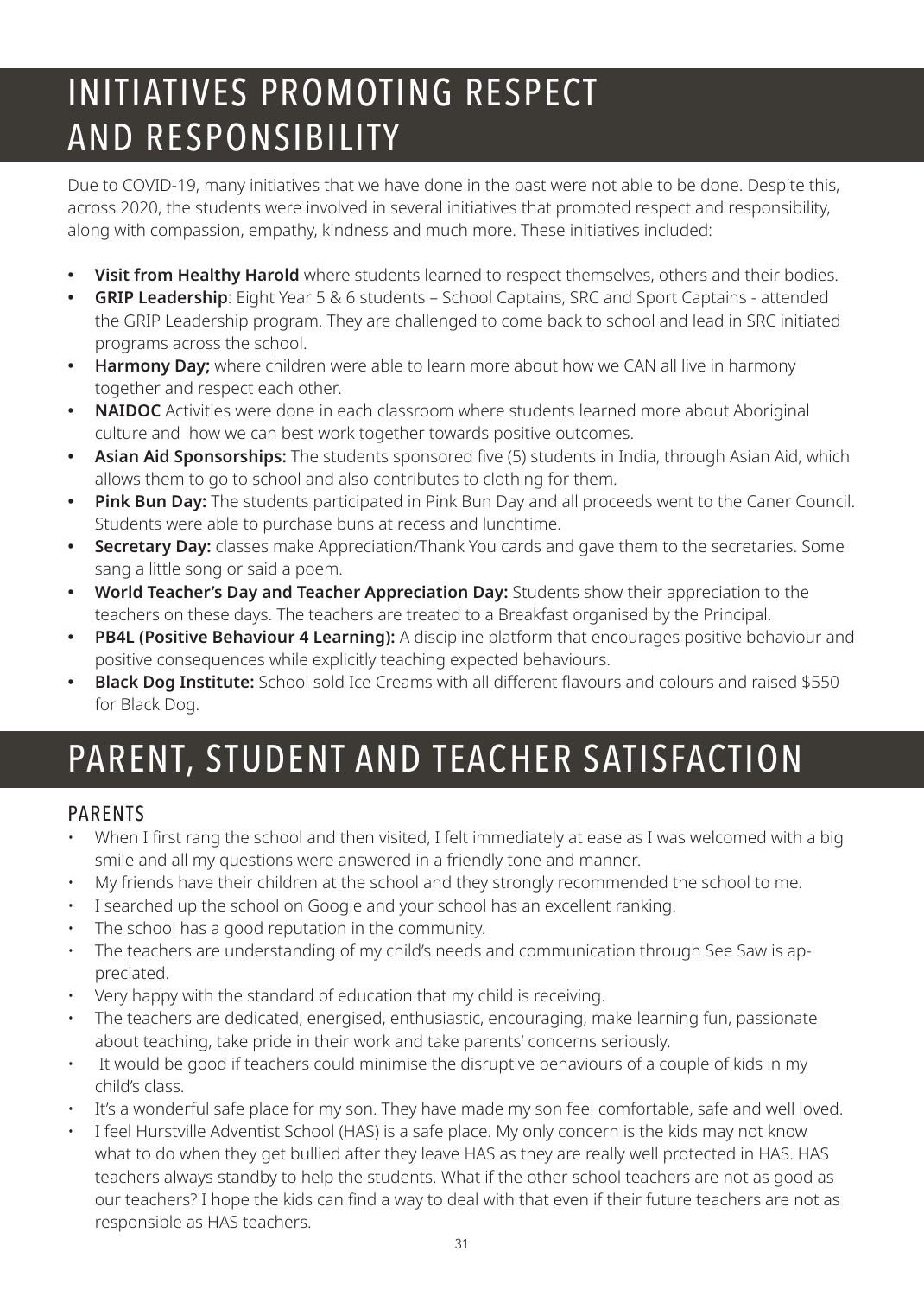#### **STUDENTS**

- Hurstville Adventist School is an amazing place. It is the most culturally diverse school. The clas-ses are filled with amazing curiosities and different things to learn. The students are incredibly polite and civilised. The teachers are very kind and solicitous too. Would recommend for peo-ple trying to find a new school.
- In this school, teachers care for you and they know you even though they are not in your class. They will welcome you into our school if you are new.
- I feel safe because everyone here cares about me.
- Would like Maths and English to be a bit more fun.
- I think that Hurstville Adventist school is a safe place because there are always two teachers on duty and all the students at this school will look after you especially the Year 6 children be-cause they are the role models for the school.
- teachers help me to do my best.
- teachers really want to help me learn and understand how I learn.

#### **TEACHERS**

- I am glad that we have the freedom to try out different things with our children.
- I truly enjoy working at Hurstville Adventist School. The work atmosphere is always positive and as a teacher I feel that I am supported and can always go to the Leadership Team for help. I like that we are challenged to become better teachers but are also given the tools to accomplish that.
- At Hurstville Adventist School I love that everyone is committed and dedicated to their roles. Everyone goes above and beyond in their classrooms and this is motivating to me as a teacher. There is also a great sense of community and support throughout the school.
- I love having opportunities to grow in my teaching journey, by being a part the PB4L team and having PLC teams.
- Hurstville Adventist School is very mission driven and truly cares about its' employees. The staff feel like their voice is heard and their input is taken into consideration. Hurstville Adventist School fosters a culture of quality, feedback and growth. Professional growth is encouraged, and innovative professional learning programs are provided to improve teaching efficacy, and to en-able teachers to deliver quality teaching and learning, informed by pedagogy.
- Hurstville Adventist School is a supportive and caring work environment. The teachers work collaboratively together and all share the same vision. It is a great school to be a part of!
- We have a positive environment to work in where everyone helps out everyone.
- I love that I am able to be a part of the Science Team and find new ways to engage student learning.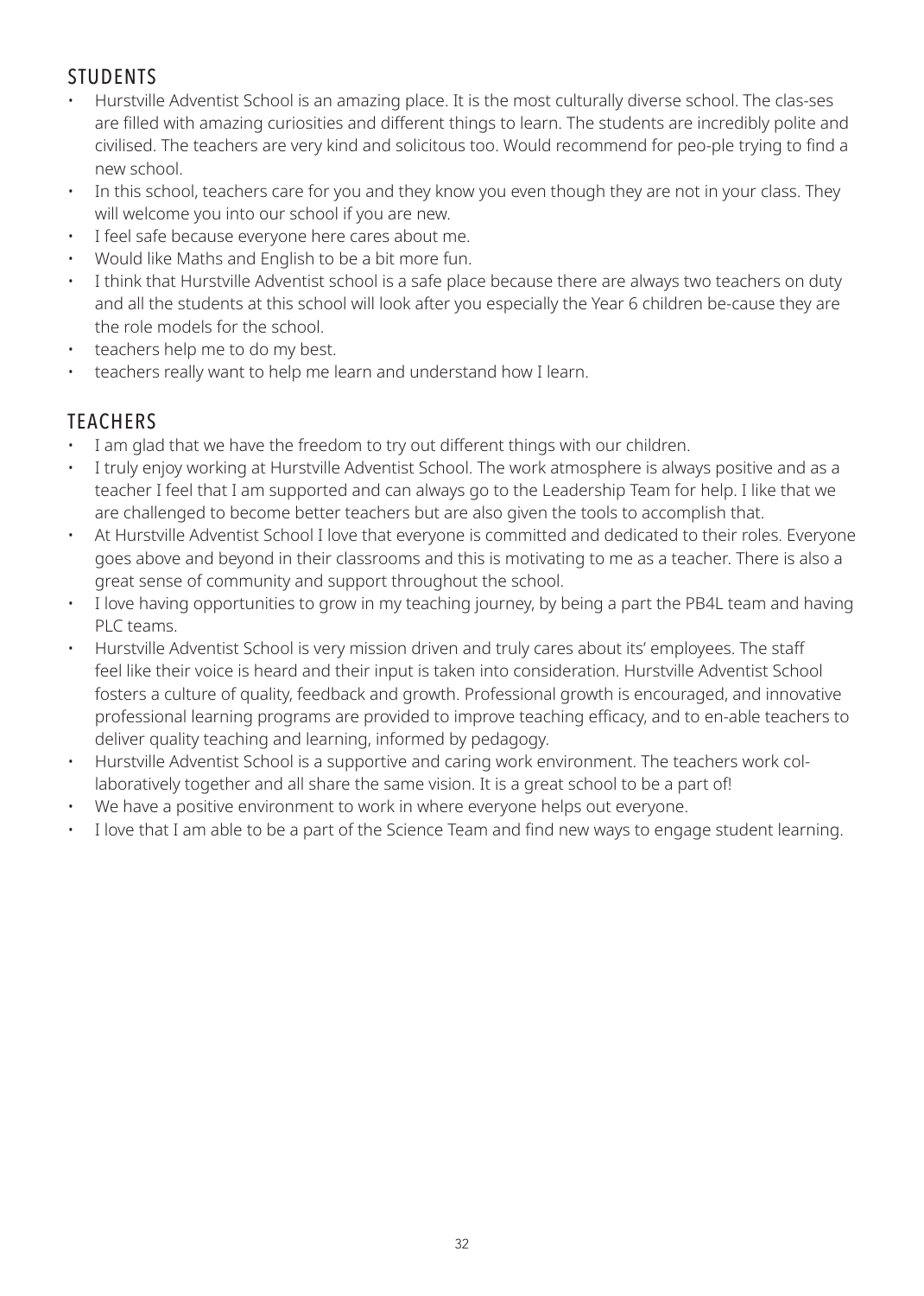# FINANCIAL INFORMATION

## HURSTVILLE ADVENTIST SCHOOL 2020 INCOME & EXPENDITURE





#### PUBIC DISCLOSURE OF EDUCATIONAL AND FINANCIAL PERFORMANCE

*The 2020 Annual report will be published on the School's website and available on request from the School office.*